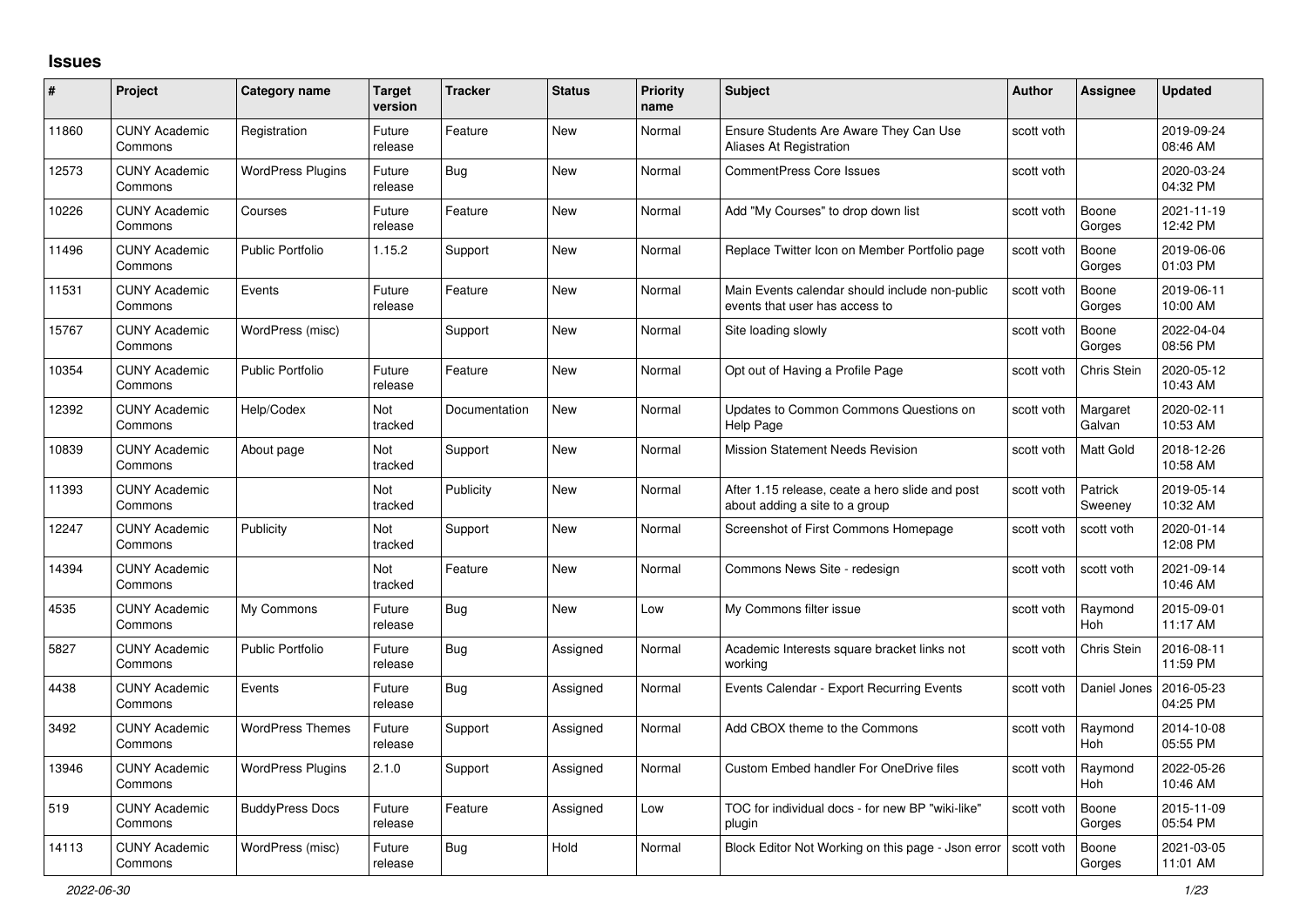| #     | Project                         | Category name            | Target<br>version     | <b>Tracker</b> | <b>Status</b>        | <b>Priority</b><br>name | <b>Subject</b>                                                            | <b>Author</b> | <b>Assignee</b>  | <b>Updated</b>         |
|-------|---------------------------------|--------------------------|-----------------------|----------------|----------------------|-------------------------|---------------------------------------------------------------------------|---------------|------------------|------------------------|
| 10982 | <b>CUNY Academic</b><br>Commons | Domain Mapping           | <b>Not</b><br>tracked | Support        | Reporter<br>Feedback | Normal                  | <b>CNAME</b> question                                                     | scott voth    |                  | 2019-01-22<br>04:29 PM |
| 11788 | <b>CUNY Academic</b><br>Commons | <b>WordPress Plugins</b> | Future<br>release     | Support        | Reporter<br>Feedback | Normal                  | Plugin Request - Browse Aloud                                             | scott voth    |                  | 2019-09-24<br>08:42 AM |
| 9515  | <b>CUNY Academic</b><br>Commons | <b>WordPress Plugins</b> | Not<br>tracked        | <b>Bug</b>     | Reporter<br>Feedback | Normal                  | Text to Speech plugin - "More Slowly" checkbox<br>not working             | scott voth    | Boone<br>Gorges  | 2018-06-13<br>02:26 PM |
| 11386 | <b>CUNY Academic</b><br>Commons | WordPress - Media        | Not<br>tracked        | Support        | Reporter<br>Feedback | Normal                  | disappearing images                                                       | scott voth    | Boone<br>Gorges  | 2019-05-14<br>10:32 AM |
| 11493 | <b>CUNY Academic</b><br>Commons | Domain Mapping           | Not<br>tracked        | Support        | Reporter<br>Feedback | Normal                  | Domain Mapping Request - Talia Schaffer                                   | scott voth    | <b>Matt Gold</b> | 2019-08-06<br>08:39 AM |
| 16245 | <b>CUNY Academic</b><br>Commons | WordPress (misc)         |                       | Bug            | Reporter<br>Feedback | Normal                  | Save Button missing on WordPress Profile page                             | scott voth    | Raymond<br>Hoh   | 2022-06-16<br>03:09 PM |
| 4685  | <b>CUNY Academic</b><br>Commons | Server                   | Not<br>tracked        | <b>Bug</b>     | Resolved             | Immediate               | Response Time Poor - Unable to connect to<br>database                     | scott voth    |                  | 2015-09-28<br>09:16 PM |
| 5747  | <b>CUNY Academic</b><br>Commons | Server                   |                       | Bug            | Resolved             | Urgent                  | Commons Site seems to be down                                             | scott voth    |                  | 2016-06-27<br>09:16 PM |
| 1797  | <b>CUNY Academic</b><br>Commons | WordPress (misc)         | 1.3.10.1              | Bug            | Resolved             | Urgent                  | JITP link doesn't seem to be working - "page not<br>redirecting properly" | scott voth    | Boone<br>Gorges  | 2012-03-30<br>08:38 AM |
| 2009  | <b>CUNY Academic</b><br>Commons | WordPress (misc)         | 1.3.17                | Feature        | Resolved             | Urgent                  | New Child Theme for Woo Theme 'Simplicity'                                | scott voth    | Boone<br>Gorges  | 2012-08-01<br>12:25 AM |
| 5089  | <b>CUNY Academic</b><br>Commons | Server                   | 1.9.4                 | Support        | Resolved             | Urgent                  | response time sluggish                                                    | scott voth    | Boone<br>Gorges  | 2016-01-11<br>10:16 PM |
| 3424  | <b>CUNY Academic</b><br>Commons | WordPress (misc)         | Not<br>tracked        | Support        | Resolved             | Urgent                  | Getting "Error establishing a database connection"                        | scott voth    | Matt Gold        | 2016-01-26<br>12:06 PM |
| 3556  | <b>CUNY Academic</b><br>Commons | Home Page                |                       | <b>Bug</b>     | Resolved             | High                    | Lost Access to Create Hero Slides                                         | scott voth    |                  | 2014-10-15<br>08:38 PM |
| 4766  | <b>CUNY Academic</b><br>Commons | Server                   |                       | Bug            | Resolved             | High                    | Sites Not Responding - Commons and CBOX                                   | scott voth    |                  | 2015-10-13<br>01:05 PM |
| 5271  | <b>CUNY Academic</b><br>Commons | Server                   |                       | Support        | Resolved             | High                    | CBOX and Commons sites down?                                              | scott voth    |                  | 2016-02-28<br>12:30 PM |
| 7295  | <b>CUNY Academic</b><br>Commons | commonsinabox.org        | Not<br>tracked        | Support        | Resolved             | High                    | commonsinabox.org performance issues                                      | scott voth    |                  | 2017-01-03<br>10:52 AM |
| 437   | <b>CUNY Academic</b><br>Commons | Wiki                     | Not<br>tracked        | <b>Bug</b>     | Resolved             | High                    | Wiki not displaying images in newer pages                                 | scott voth    | Boone<br>Gorges  | 2010-12-07<br>08:39 AM |
| 438   | <b>CUNY Academic</b><br>Commons | Wiki                     | Not<br>tracked        | <b>Bug</b>     | Resolved             | High                    | lost write privileges on wiki image folder                                | scott voth    | Boone<br>Gorges  | 2010-12-07<br>10:26 AM |
| 2347  | <b>CUNY Academic</b><br>Commons | WordPress (misc)         | Not<br>tracked        | <b>Bug</b>     | Resolved             | High                    | higheredexecutivecertificate.commons.gc.cuny.ed<br>u/                     | scott voth    | Boone<br>Gorges  | 2014-05-01<br>08:00 PM |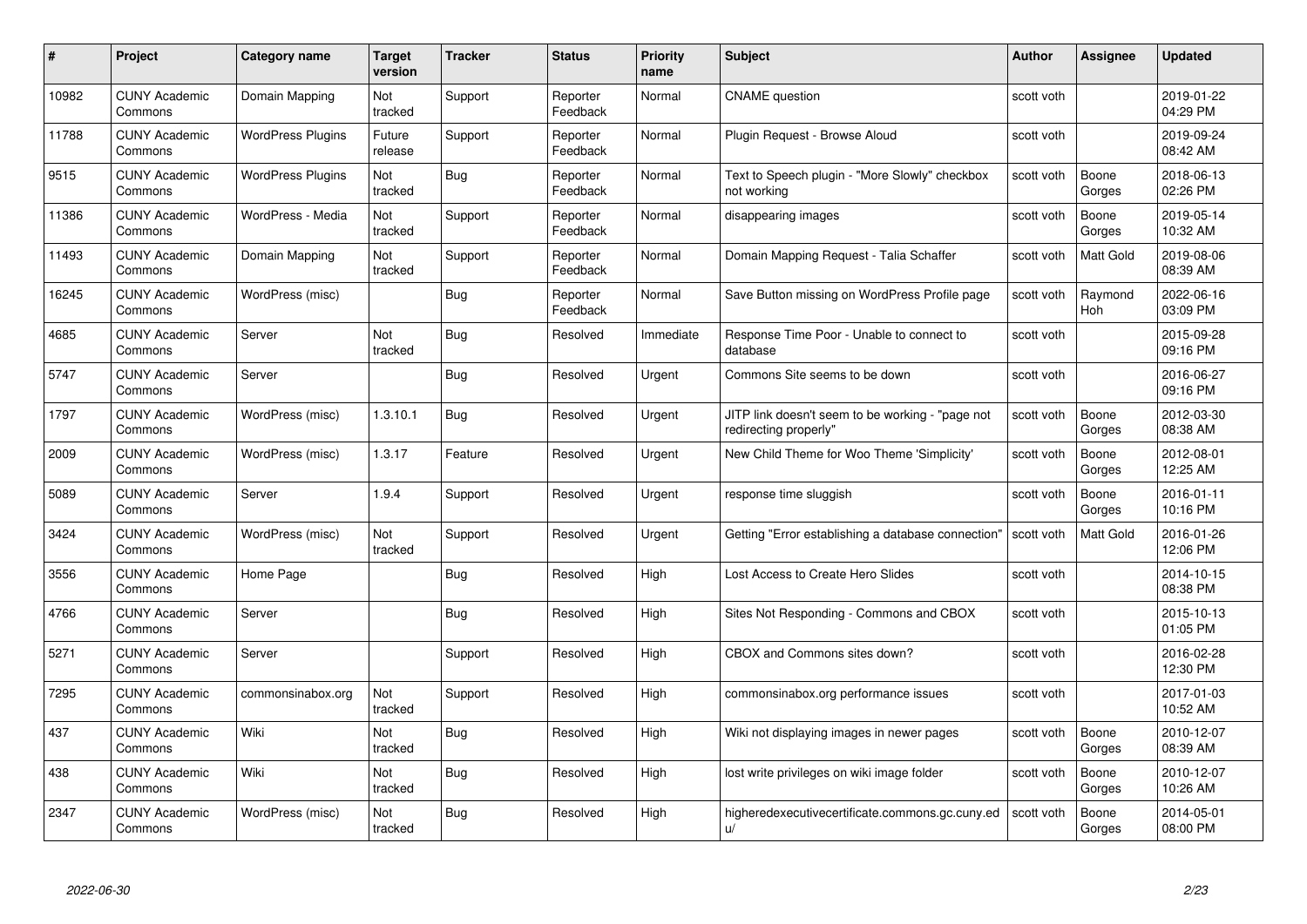| #     | Project                         | <b>Category name</b>     | <b>Target</b><br>version | <b>Tracker</b> | <b>Status</b> | <b>Priority</b><br>name | <b>Subject</b>                                                                 | <b>Author</b> | <b>Assignee</b>  | <b>Updated</b>         |
|-------|---------------------------------|--------------------------|--------------------------|----------------|---------------|-------------------------|--------------------------------------------------------------------------------|---------------|------------------|------------------------|
| 2965  | <b>CUNY Academic</b><br>Commons | commonsinabox.org        |                          | Support        | Resolved      | High                    | Spammers on commonsinabox.org                                                  | scott voth    | Boone<br>Gorges  | 2014-01-19<br>02:56 PM |
| 3502  | <b>CUNY Academic</b><br>Commons | Blogs (BuddyPress)       | 1.6.17                   | Bug            | Resolved      | High                    | "Create a Site" button not working on Blog Page                                | scott voth    | Boone<br>Gorges  | 2014-09-30<br>02:17 PM |
| 4455  | <b>CUNY Academic</b><br>Commons | <b>Group Files</b>       | 1.8.8                    | Bug            | Resolved      | High                    | Group Files Download to zip Not working                                        | scott voth    | Boone<br>Gorges  | 2015-08-19<br>09:58 AM |
| 4978  | <b>CUNY Academic</b><br>Commons | <b>Directories</b>       | 1.9.4                    | Feature        | Resolved      | High                    | On Profile Provide a Way to Enter or Change<br><b>Campus Affiliation</b>       | scott voth    | Boone<br>Gorges  | 2016-01-11<br>10:41 PM |
| 5828  | <b>CUNY Academic</b><br>Commons | Upgrades                 | 1.9.22                   | <b>Bug</b>     | Resolved      | High                    | New Server - File Uploads                                                      | scott voth    | Boone<br>Gorges  | 2016-08-02<br>12:00 AM |
| 14986 | <b>CUNY Academic</b><br>Commons | Server                   | Not<br>tracked           | <b>Bug</b>     | Resolved      | High                    | Commons Site Down?                                                             | scott voth    | Boone<br>Gorges  | 2021-11-23<br>04:21 PM |
| 15302 | <b>CUNY Academic</b><br>Commons | <b>WordPress Plugins</b> | 1.19.4                   | Feature        | Resolved      | High                    | Plugin For Qwriting - Team Members                                             | scott voth    | Boone<br>Gorges  | 2022-02-14<br>01:08 PM |
| 3528  | <b>CUNY Academic</b><br>Commons | Server                   | Not<br>tracked           | Bug            | Resolved      | High                    | Slow Response Time                                                             | scott voth    | Matt Gold        | 2016-01-26<br>05:11 PM |
| 11277 | <b>CUNY Academic</b><br>Commons | <b>WordPress Themes</b>  | 1.14.10                  | Support        | Resolved      | High                    | Bridge Theme is broken                                                         | scott voth    | <b>Matt Gold</b> | 2019-03-28<br>10:07 AM |
| 3753  | <b>CUNY Academic</b><br>Commons | Domain Mapping           | Not<br>tracked           | Support        | Resolved      | High                    | Domain mapping request - Sujatha Fernandes                                     | scott voth    | Raymond<br>Hoh   | 2015-11-30<br>03:11 PM |
| 15810 | <b>CUNY Academic</b><br>Commons | Domain Mapping           | Not<br>tracked           | <b>Bug</b>     | Resolved      | High                    | News Literacy Matters site loading over and over<br>using Chrome               | scott voth    | Raymond<br>Hoh   | 2022-04-05<br>10:09 AM |
| 371   | <b>CUNY Academic</b><br>Commons | WordPress (misc)         | 1.1                      | Feature        | Resolved      | Normal                  | Google Maps Embed - WordPress Plug-in<br>Request                               | scott voth    |                  | 2010-11-16<br>05:17 PM |
| 1230  | <b>CUNY Academic</b><br>Commons |                          |                          | Bug            | Resolved      | Normal                  | Access to blogs after release                                                  | scott voth    |                  | 2011-10-13<br>01:51 PM |
| 1936  | <b>CUNY Academic</b><br>Commons | Redmine                  | Not<br>tracked           | Bug            | Resolved      | Normal                  | Redmine email notifications                                                    | scott voth    |                  | 2012-06-15<br>11:59 AM |
| 2525  | <b>CUNY Academic</b><br>Commons | WordPress (misc)         | 1.4.25                   | Bug            | Resolved      | Normal                  | Twitter Widget Pro Plugin                                                      | scott voth    |                  | 2013-04-21<br>07:34 PM |
| 2946  | <b>CUNY Academic</b><br>Commons | WordPress (misc)         |                          | Support        | Resolved      | Normal                  | Help Delete WP site with broken link                                           | scott voth    |                  | 2014-02-08<br>09:53 AM |
| 2947  | <b>CUNY Academic</b><br>Commons |                          | Not<br>tracked           | Support        | Resolved      | Normal                  | Question on "Tools>>Domain Mapping"                                            | scott voth    |                  | 2013-12-21<br>07:14 PM |
| 3081  | <b>CUNY Academic</b><br>Commons | Home Page                |                          | Support        | Resolved      | Normal                  | Lost Access to Create Hero Slides                                              | scott voth    |                  | 2014-02-27<br>08:06 PM |
| 3621  | CUNY Academic<br>Commons        | Domain Mapping           | Not<br>tracked           | Support        | Resolved      | Normal                  | Question - Google Analytics, Mapped Domains,<br>and WP-Google-Analytics plugin | scott voth    |                  | 2015-04-01<br>09:16 PM |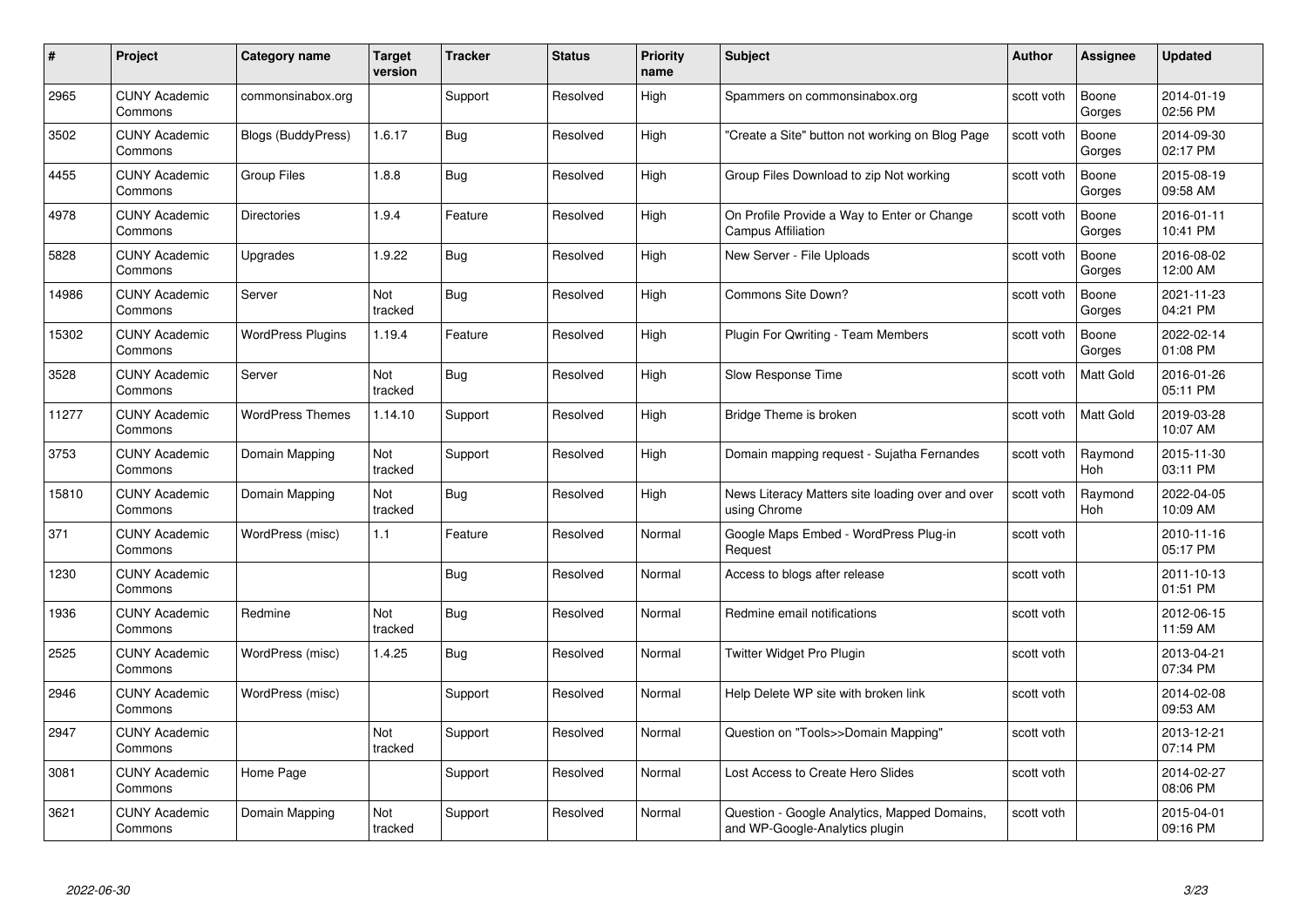| #    | Project                         | Category name            | <b>Target</b><br>version | <b>Tracker</b> | <b>Status</b> | <b>Priority</b><br>name | <b>Subject</b>                                                           | <b>Author</b> | <b>Assignee</b> | <b>Updated</b>         |
|------|---------------------------------|--------------------------|--------------------------|----------------|---------------|-------------------------|--------------------------------------------------------------------------|---------------|-----------------|------------------------|
| 3712 | <b>CUNY Academic</b><br>Commons | <b>WordPress Themes</b>  | 1.7.6                    | Support        | Resolved      | Normal                  | Two plugins for the "Old Paper Theme" not<br>Available                   | scott voth    |                 | 2014-12-11<br>08:16 PM |
| 4047 | <b>CUNY Academic</b><br>Commons | <b>WordPress Themes</b>  | Not<br>tracked           | Support        | Resolved      | Normal                  | Help James Samuel with Theme after it was<br>updated                     | scott voth    |                 | 2015-07-21<br>06:12 PM |
| 4107 | <b>CUNY Academic</b><br>Commons | Server                   | Not<br>tracked           | <b>Bug</b>     | Resolved      | Normal                  | Slow Response Time and "Error establishing a<br>database connection"     | scott voth    |                 | 2015-06-11<br>09:33 AM |
| 4309 | <b>CUNY Academic</b><br>Commons | Home Page                | 1.8.5                    | Feature        | Resolved      | Normal                  | Change Main Navigation Help Link to<br>http://codex.commons.gc.cuny.edu/ | scott voth    |                 | 2015-07-21<br>10:45 AM |
| 5032 | <b>CUNY Academic</b><br>Commons | Server                   |                          | Support        | Resolved      | Normal                  | Error establishing a database connection                                 | scott voth    |                 | 2015-12-14<br>08:46 PM |
| 5295 | <b>CUNY Academic</b><br>Commons | Server                   | Not<br>tracked           | <b>Bug</b>     | Resolved      | Normal                  | Lousy Response Time and sporadic timeouts                                | scott voth    |                 | 2016-03-15<br>10:03 AM |
| 5548 | <b>CUNY Academic</b><br>Commons | <b>WordPress Plugins</b> | 1.9.15                   | Feature        | Resolved      | Normal                  | Plugin Request: Inventory Manager - Michael<br>Madden                    | scott voth    |                 | 2016-05-11<br>11:27 PM |
| 5829 | <b>CUNY Academic</b><br>Commons | Upgrades                 | Not<br>tracked           | <b>Bug</b>     | Resolved      | Normal                  | New Server - Creating a Group - Sometimes get<br>502 error               | scott voth    |                 | 2016-08-01<br>11:58 PM |
| 6111 | <b>CUNY Academic</b><br>Commons | Registration             |                          | Support        | Resolved      | Normal                  | Manually Activate Member Account - Sunjum<br>Hussain                     | scott voth    |                 | 2016-10-11<br>08:21 PM |
| 7343 | <b>CUNY Academic</b><br>Commons | commonsinabox.org        | Not<br>tracked           | <b>Bug</b>     | Resolved      | Normal                  | commonsinabox.org - unable to access backend                             | scott voth    |                 | 2017-01-06<br>11:58 AM |
| 7625 | <b>CUNY Academic</b><br>Commons | Registration             | Not<br>tracked           | Bug            | Resolved      | Normal                  | User unable to register - gets "Forbidden"<br>message                    | scott voth    |                 | 2017-11-15<br>01:44 PM |
| 7738 | <b>CUNY Academic</b><br>Commons | <b>WordPress Plugins</b> | 1.10.12                  | Feature        | Resolved      | Normal                  | Image Attribution Tagger                                                 | scott voth    |                 | 2017-03-02<br>02:22 PM |
| 7810 | <b>CUNY Academic</b><br>Commons | <b>WordPress Themes</b>  | 1.10.15                  | Support        | Resolved      | Normal                  | Brunelleschi theme deprecation                                           | scott voth    |                 | 2017-03-27<br>10:38 AM |
| 8683 | <b>CUNY Academic</b><br>Commons | WordPress (misc)         | 1.11.12                  | Support        | Resolved      | Normal                  | site banner getting overlaid by black WordPress<br>nav bar               | scott voth    |                 | 2017-09-11<br>09:32 PM |
| 8706 | <b>CUNY Academic</b><br>Commons | <b>WordPress Plugins</b> | 1.11.13                  | Support        | Resolved      | Normal                  | Plugin Request - Accordion Slider lite                                   | scott voth    |                 | 2017-09-22<br>10:01 AM |
| 8859 | <b>CUNY Academic</b><br>Commons |                          | Not<br>tracked           | Support        | Resolved      | Normal                  | Hero Slide Permissions                                                   | scott voth    |                 | 2017-10-26<br>09:59 AM |
| 9053 | <b>CUNY Academic</b><br>Commons | <b>WordPress Plugins</b> | 1.12.6                   | Support        | Resolved      | Normal                  | WPBakery Visual Composer plugin Not Working                              | scott voth    |                 | 2018-01-09<br>07:50 PM |
| 9217 | <b>CUNY Academic</b><br>Commons | <b>WordPress Plugins</b> | 1.12.9                   | Support        | Resolved      | Normal                  | Plugin Request - Text to Speech Widget                                   | scott voth    |                 | 2018-02-27<br>11:05 AM |
| 9221 | <b>CUNY Academic</b><br>Commons | <b>WordPress Plugins</b> | 1.16.6                   | Support        | Resolved      | Normal                  | Plugin Request - Quiz and Survey Master                                  | scott voth    |                 | 2020-02-25<br>10:55 AM |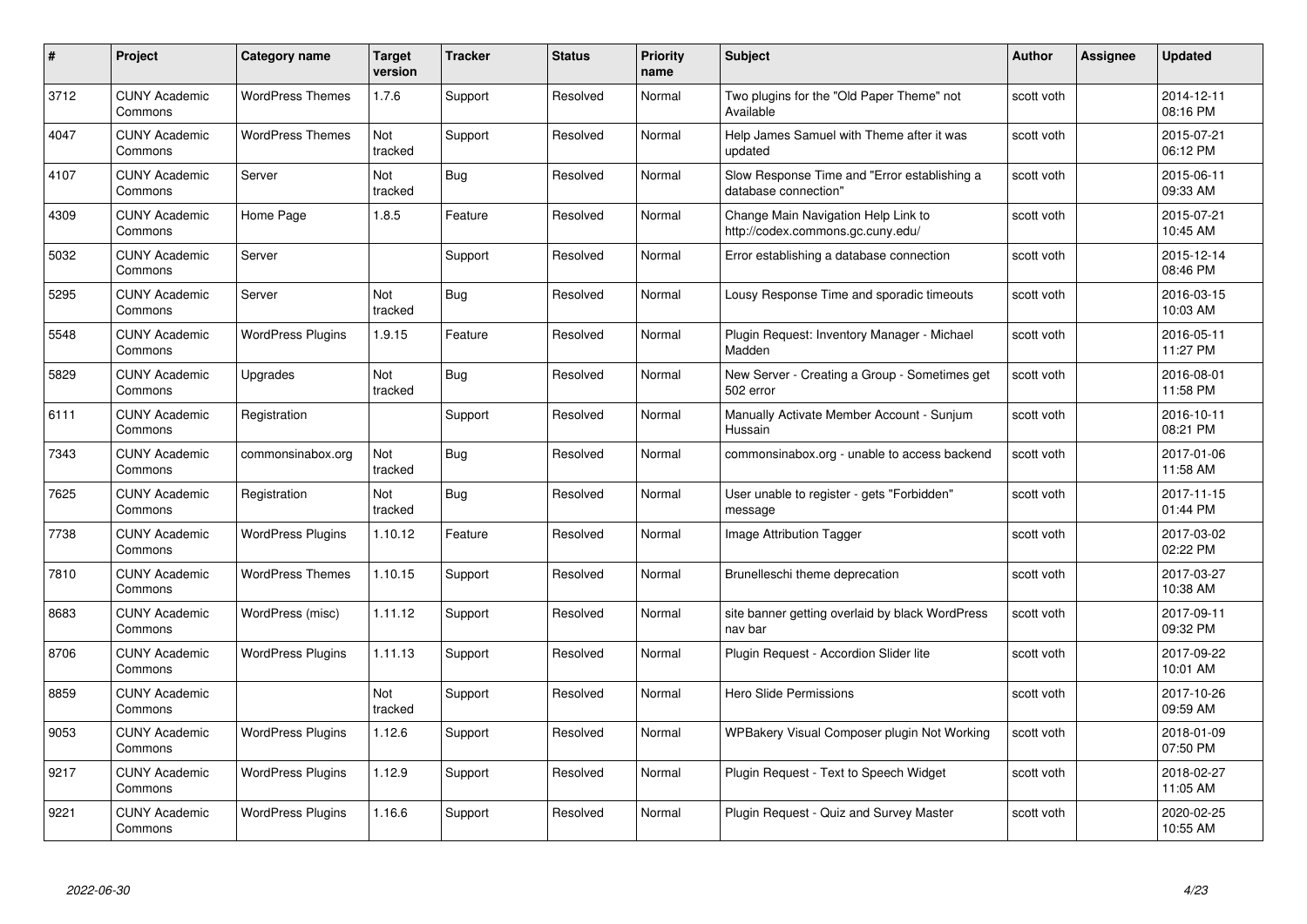| #     | Project                         | Category name            | <b>Target</b><br>version | <b>Tracker</b> | <b>Status</b> | <b>Priority</b><br>name | <b>Subject</b>                                                     | Author     | <b>Assignee</b> | <b>Updated</b>         |
|-------|---------------------------------|--------------------------|--------------------------|----------------|---------------|-------------------------|--------------------------------------------------------------------|------------|-----------------|------------------------|
| 9675  | <b>CUNY Academic</b><br>Commons | WordPress (misc)         |                          | Support        | Resolved      | Normal                  | Upload html file to new labor forum site                           | scott voth |                 | 2018-04-30<br>09:15 PM |
| 9685  | <b>CUNY Academic</b><br>Commons | <b>WordPress Plugins</b> | 1.13.1                   | Support        | Resolved      | Normal                  | Plugin Request - Popup-Maker                                       | scott voth |                 | 2018-05-08<br>10:52 AM |
| 9707  | <b>CUNY Academic</b><br>Commons | commonsinabox.org        |                          | Support        | Resolved      | Normal                  | CommonsinaBox.org DEV admin not responding                         | scott voth |                 | 2018-05-07<br>10:38 AM |
| 9745  | <b>CUNY Academic</b><br>Commons | Commons In A Box         | Not<br>tracked           | Support        | Resolved      | Normal                  | Commons in a Box - Query monitor                                   | scott voth |                 | 2018-05-09<br>01:24 PM |
| 9959  | <b>CUNY Academic</b><br>Commons | <b>WordPress Plugins</b> |                          | Bug            | Resolved      | Normal                  | Carto Map embed issue                                              | scott voth |                 | 2018-06-22<br>07:00 PM |
| 10071 | <b>CUNY Academic</b><br>Commons | WordPress (misc)         | Not<br>tracked           | <b>Bug</b>     | Resolved      | Normal                  | News Site not displaying                                           | scott voth |                 | 2018-07-30<br>01:19 PM |
| 10086 | <b>CUNY Academic</b><br>Commons | <b>WordPress Plugins</b> | 1.13.7                   | Support        | Resolved      | Normal                  | plugin request - Custom Facebook Feed                              | scott voth |                 | 2018-08-06<br>01:29 PM |
| 10105 | <b>CUNY Academic</b><br>Commons | <b>WordPress Plugins</b> | 1.13.7                   | Support        | Resolved      | Normal                  | Plugin request: Custom Post Type Widget                            | scott voth |                 | 2018-08-06<br>01:35 PM |
| 10106 | <b>CUNY Academic</b><br>Commons | <b>WordPress Plugins</b> | 1.13.7                   | Support        | Resolved      | Normal                  | Plugin request - Better Font Awesome                               | scott voth |                 | 2018-08-06<br>01:38 PM |
| 10111 | <b>CUNY Academic</b><br>Commons | <b>WordPress Plugins</b> | 1.13.7                   | Support        | Resolved      | Normal                  | Plugin request - Glossary                                          | scott voth |                 | 2018-08-06<br>01:44 PM |
| 10112 | <b>CUNY Academic</b><br>Commons | <b>WordPress Plugins</b> | 1.13.7                   | Support        | Resolved      | Normal                  | plugin request - Elementor                                         | scott voth |                 | 2018-08-06<br>01:45 PM |
| 10171 | <b>CUNY Academic</b><br>Commons | WordPress (misc)         | Not<br>tracked           | Support        | Resolved      | Normal                  | <b>Migration Question</b>                                          | scott voth |                 | 2018-09-12<br>01:48 PM |
| 10173 | <b>CUNY Academic</b><br>Commons | <b>WordPress Plugins</b> | 1.13.8                   | Support        | Resolved      | Normal                  | Plugin Request - MapMaker Enhanced Google<br>Maps                  | scott voth |                 | 2018-08-23<br>08:07 AM |
| 10344 | <b>CUNY Academic</b><br>Commons | <b>WordPress Plugins</b> | 1.13.10                  | Support        | Resolved      | Normal                  | Twitter Plugins that are outdated                                  | scott voth |                 | 2018-09-25<br>10:50 AM |
| 10345 | <b>CUNY Academic</b><br>Commons | <b>WordPress Plugins</b> | 1.13.10                  | Support        | Resolved      | Normal                  | Remove "Sociable" Plugin                                           | scott voth |                 | 2018-09-25<br>10:54 AM |
| 10348 | <b>CUNY Academic</b><br>Commons | <b>WordPress Plugins</b> | 1.13.10                  | Support        | Resolved      | Normal                  | <b>Remove Outdated Plugins</b>                                     | scott voth |                 | 2018-09-25<br>11:00 AM |
| 10529 | <b>CUNY Academic</b><br>Commons | <b>WordPress Plugins</b> | 1.13.12                  | Support        | Resolved      | Normal                  | Plugin Request -<br>https://wordpress.org/plugins/sign-up-sheets/  | scott voth |                 | 2018-10-23<br>11:36 AM |
| 10858 | <b>CUNY Academic</b><br>Commons |                          | 1.14.3                   | Support        | Resolved      | Normal                  | deprecate WP Post to PDF plugin                                    | scott voth |                 | 2018-12-26<br>10:33 AM |
| 11175 | <b>CUNY Academic</b><br>Commons | <b>WordPress Plugins</b> | Not<br>tracked           | Support        | Resolved      | Normal                  | unsubscribe action not working with Tribulant<br>newsletter plugin | scott voth |                 | 2019-02-28<br>04:40 PM |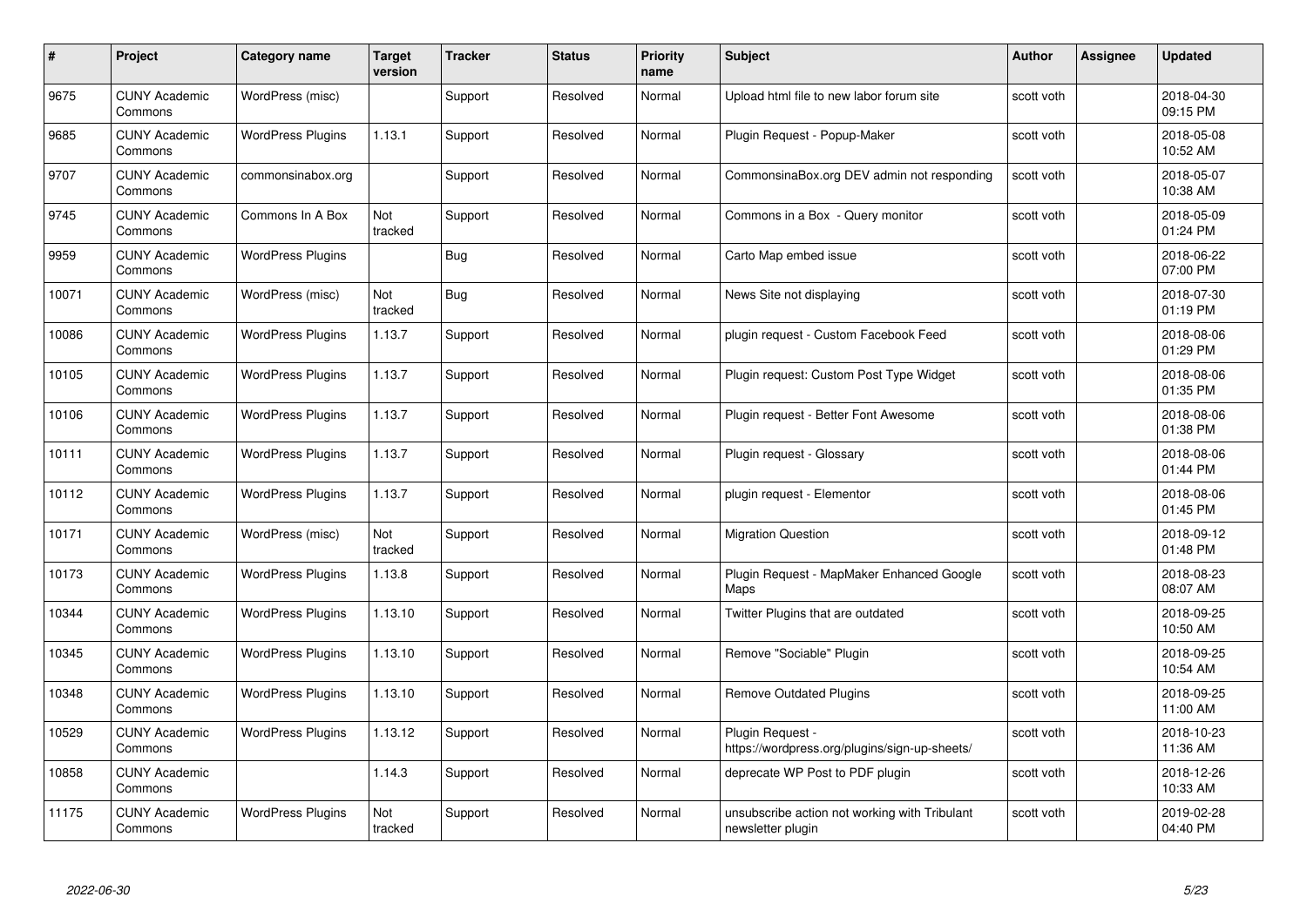| #     | Project                         | <b>Category name</b>     | Target<br>version | <b>Tracker</b> | <b>Status</b> | <b>Priority</b><br>name | <b>Subject</b>                                                                     | <b>Author</b> | <b>Assignee</b> | <b>Updated</b>         |
|-------|---------------------------------|--------------------------|-------------------|----------------|---------------|-------------------------|------------------------------------------------------------------------------------|---------------|-----------------|------------------------|
| 11276 | <b>CUNY Academic</b><br>Commons | <b>WordPress Plugins</b> |                   | Support        | Resolved      | Normal                  | unable to embed PDF with PDF Embedder                                              | scott voth    |                 | 2019-05-14<br>05:03 PM |
| 11346 | <b>CUNY Academic</b><br>Commons | Accessibility            | 1.14.11           | Support        | Resolved      | Normal                  | Accessibility issues on Help page                                                  | scott voth    |                 | 2019-04-23<br>11:38 AM |
| 11524 | <b>CUNY Academic</b><br>Commons | <b>WordPress Themes</b>  | Not<br>tracked    | Support        | Resolved      | Normal                  | theme purchase rights                                                              | scott voth    |                 | 2019-06-06<br>01:43 PM |
| 11530 | <b>CUNY Academic</b><br>Commons | Home Page                | Not<br>tracked    | Bug            | Resolved      | Normal                  | News Tab on homepage                                                               | scott voth    |                 | 2019-06-10<br>02:04 PM |
| 11590 | <b>CUNY Academic</b><br>Commons | <b>WordPress Plugins</b> | 1.15.4            | Support        | Resolved      | Normal                  | deprecate The The Tabs and Accordion plugin                                        | scott voth    |                 | 2019-06-25<br>04:22 PM |
| 11745 | <b>CUNY Academic</b><br>Commons | <b>WordPress Themes</b>  | Not<br>tracked    | Support        | Resolved      | Normal                  | Make ColorMag theme available for literary bronx<br>site                           | scott voth    |                 | 2019-08-14<br>03:36 PM |
| 12149 | <b>CUNY Academic</b><br>Commons | <b>WordPress Plugins</b> | 1.16.1            | Feature        | Resolved      | Normal                  | plugin request - Kadence-bloks                                                     | scott voth    |                 | 2019-12-10<br>11:14 AM |
| 12253 | <b>CUNY Academic</b><br>Commons | <b>WordPress Themes</b>  | 1.16.3            | Support        | Resolved      | Normal                  | Theme request - Atomic Block theme                                                 | scott voth    |                 | 2020-01-14<br>02:07 PM |
| 12773 | <b>CUNY Academic</b><br>Commons | <b>WordPress Themes</b>  | Not<br>tracked    | Support        | Resolved      | Normal                  | Deprecate Serif Lite theme                                                         | scott voth    |                 | 2020-05-12<br>05:44 PM |
| 12796 | <b>CUNY Academic</b><br>Commons | <b>WordPress Plugins</b> |                   | Support        | Resolved      | Normal                  | Timeline JS                                                                        | scott voth    |                 | 2020-06-03<br>04:10 PM |
| 12953 | <b>CUNY Academic</b><br>Commons | <b>WordPress Themes</b>  | Not<br>tracked    | Bug            | Resolved      | Normal                  | Pagination Issue on Customizr theme                                                | scott voth    |                 | 2020-07-14<br>11:53 AM |
| 13374 | <b>CUNY Academic</b><br>Commons | Domain Mapping           |                   | Support        | Resolved      | Normal                  | domain mapping question                                                            | scott voth    |                 | 2020-10-01<br>01:10 PM |
| 13407 | <b>CUNY Academic</b><br>Commons | Domain Mapping           | Not<br>tracked    | Support        | Resolved      | Normal                  | Remove domain mapping for sexgenlab.org                                            | scott voth    |                 | 2020-09-30<br>11:35 AM |
| 13716 | <b>CUNY Academic</b><br>Commons | <b>WordPress Plugins</b> |                   | Support        | Resolved      | Normal                  | Events sidebar issue with segalcenter.org                                          | scott voth    |                 | 2020-12-21<br>10:55 AM |
| 13754 | <b>CUNY Academic</b><br>Commons | <b>WordPress Themes</b>  | Not<br>tracked    | Feature        | Resolved      | Normal                  | Update Commons WordPress Default Theme                                             | scott voth    |                 | 2021-01-11<br>10:51 AM |
| 13755 | <b>CUNY Academic</b><br>Commons | <b>WordPress Themes</b>  | Not<br>tracked    | Support        | Resolved      | Normal                  | Deprecate Twenty Ten and Twenty Eleven<br>themes                                   | scott voth    |                 | 2021-01-12<br>10:46 AM |
| 14250 | <b>CUNY Academic</b><br>Commons | Support                  | Not<br>tracked    | Support        | Resolved      | Normal                  | migrate new site to old url                                                        | scott voth    |                 | 2021-04-13<br>07:41 PM |
| 14694 | <b>CUNY Academic</b><br>Commons | Groups (misc)            | 1.18.16           | Bug            | Resolved      | Normal                  | Order by: Newly Created, Alphabetical, etc. Not<br>Working on Groups and Sites tab | scott voth    |                 | 2021-08-10<br>11:16 AM |
| 14847 | CUNY Academic<br>Commons        | <b>WordPress Plugins</b> |                   | Support        | Resolved      | Normal                  | JetPack Issue displaying simple images                                             | scott voth    |                 | 2021-10-10<br>12:40 PM |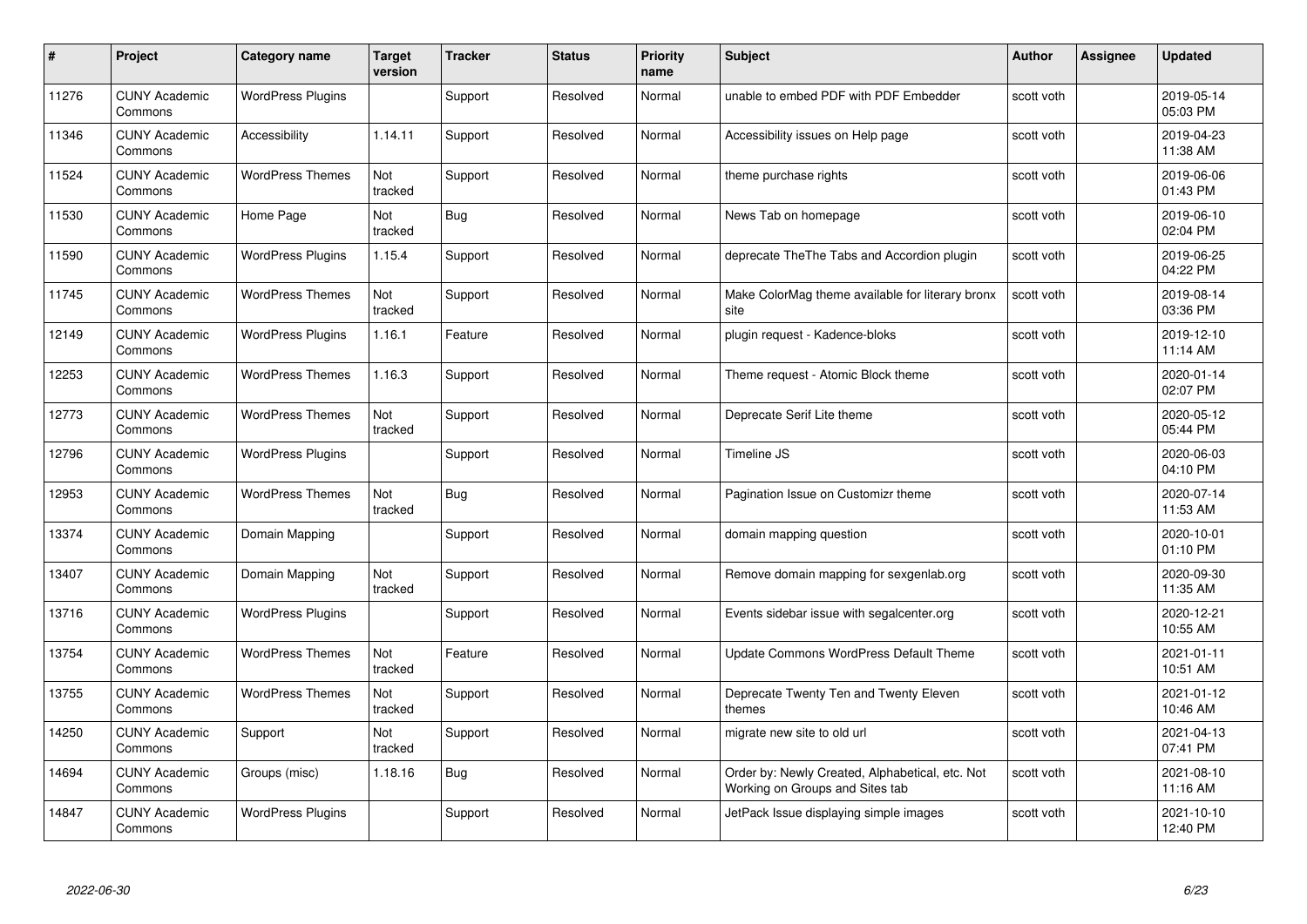| #     | Project                         | <b>Category name</b> | <b>Target</b><br>version | <b>Tracker</b> | <b>Status</b> | <b>Priority</b><br>name | <b>Subject</b>                                                                    | <b>Author</b> | <b>Assignee</b> | <b>Updated</b>         |
|-------|---------------------------------|----------------------|--------------------------|----------------|---------------|-------------------------|-----------------------------------------------------------------------------------|---------------|-----------------|------------------------|
| 15204 | <b>CUNY Academic</b><br>Commons | WordPress (misc)     |                          | Support        | Resolved      | Normal                  | PDF export replaces Polish letter "I" with "?"                                    | scott voth    |                 | 2022-01-19<br>04:35 PM |
| 16143 | <b>CUNY Academic</b><br>Commons |                      | 1.19.10                  | <b>Bug</b>     | Resolved      | Normal                  | Is Commons site down?                                                             | scott voth    |                 | 2022-05-24<br>11:17 AM |
| 294   | <b>CUNY Academic</b><br>Commons | Wiki                 | 1.0.2                    | <b>Bug</b>     | Resolved      | Normal                  | TagAsCategory extension on the Wiki                                               | scott voth    | Boone<br>Gorges | 2010-09-02<br>10:53 AM |
| 299   | <b>CUNY Academic</b><br>Commons | Wiki                 | 1.0.2                    | Bug            | Resolved      | Normal                  | Wiki Sidebar Search Option                                                        | scott voth    | Boone<br>Gorges | 2010-09-02<br>10:46 AM |
| 447   | <b>CUNY Academic</b><br>Commons | WordPress (misc)     | 1.1.4                    | Bug            | Resolved      | Normal                  | Widgetize Google Gadjets plugin                                                   | scott voth    | Boone<br>Gorges | 2010-12-18<br>12:24 PM |
| 448   | <b>CUNY Academic</b><br>Commons | WordPress (misc)     | 1.1.4                    | <b>Bug</b>     | Resolved      | Normal                  | Media Element HTML5 Player Plugin                                                 | scott voth    | Boone<br>Gorges | 2010-12-18<br>11:16 AM |
| 460   | <b>CUNY Academic</b><br>Commons | Wiki                 | Not<br>tracked           | Bug            | Resolved      | Normal                  | Older Images not showing up on Wiki after release Scott voth<br>1.1.1             |               | Boone<br>Gorges | 2010-12-21<br>04:46 PM |
| 461   | <b>CUNY Academic</b><br>Commons | WordPress (misc)     | 1.1.3                    | <b>Bug</b>     | Resolved      | Normal                  | Atahualpa 3.3.3 - does it need to be upgraded for<br>WP 3 ?                       | scott voth    | Boone<br>Gorges | 2010-12-13<br>09:15 PM |
| 517   | <b>CUNY Academic</b><br>Commons | BuddyPress (misc)    | 1.3                      | Feature        | Resolved      | Normal                  | Image handling for new BP "wiki-like" plugin                                      | scott voth    | Boone<br>Gorges | 2011-06-20<br>11:33 AM |
| 518   | <b>CUNY Academic</b><br>Commons | BuddyPress (misc)    | 1.2                      | Feature        | Resolved      | Normal                  | Search box for new BP "wiki-like" plugin                                          | scott voth    | Boone<br>Gorges | 2011-02-23<br>08:41 AM |
| 569   | <b>CUNY Academic</b><br>Commons | WordPress (misc)     | 1.1.10                   | <b>Bug</b>     | Resolved      | Normal                  | Issue found switching between Green Park, Woo<br>Canvas Theme, and back again     | scott voth    | Boone<br>Gorges | 2011-02-08<br>05:35 PM |
| 587   | <b>CUNY Academic</b><br>Commons | WordPress (misc)     | 1.1.10                   | Feature        | Resolved      | Normal                  | Zotero Plugin - ZotPress                                                          | scott voth    | Boone<br>Gorges | 2011-02-21<br>05:44 PM |
| 689   | <b>CUNY Academic</b><br>Commons | BuddyPress (misc)    | 1.3                      | <b>Bug</b>     | Resolved      | Normal                  | BP-specific custom post types should not be<br>visible to non-admins on Dashboard | scott voth    | Boone<br>Gorges | 2011-05-17<br>11:13 AM |
| 754   | <b>CUNY Academic</b><br>Commons | BuddyPress (misc)    | 1.3                      | Bug            | Resolved      | Normal                  | LaTex parsing on email notifications                                              | scott voth    | Boone<br>Gorges | 2011-09-14<br>01:28 AM |
| 1155  | <b>CUNY Academic</b><br>Commons | WordPress (misc)     | 1.2.5                    | Feature        | Resolved      | Normal                  | Add Fancybox WordPress plugin                                                     | scott voth    | Boone<br>Gorges | 2011-09-12<br>05:48 PM |
| 1222  | <b>CUNY Academic</b><br>Commons | WordPress (misc)     | 1.5                      | Feature        | Resolved      | Normal                  | <b>Evaluate Premium Themes for "The Commons</b><br>Classified"                    | scott voth    | Boone<br>Gorges | 2011-11-29<br>10:23 AM |
| 1237  | <b>CUNY Academic</b><br>Commons | Events               | 1.8                      | Feature        | Resolved      | Normal                  | Develop Commons Calendar of Events Plugin                                         | scott voth    | Boone<br>Gorges | 2016-02-15<br>11:19 PM |
| 1316  | <b>CUNY Academic</b><br>Commons | BuddyPress (misc)    | 1.2.5                    | <b>Bug</b>     | Resolved      | Normal                  | Buddy Press Docs - comments going to email, but<br>not to the Doc                 | scott voth    | Boone<br>Gorges | 2011-11-04<br>12:53 PM |
| 1355  | <b>CUNY Academic</b><br>Commons | WordPress (misc)     | 1.3                      | Feature        | Resolved      | Normal                  | Plugin request: Tagline Rotator                                                   | scott voth    | Boone<br>Gorges | 2011-12-08<br>07:04 PM |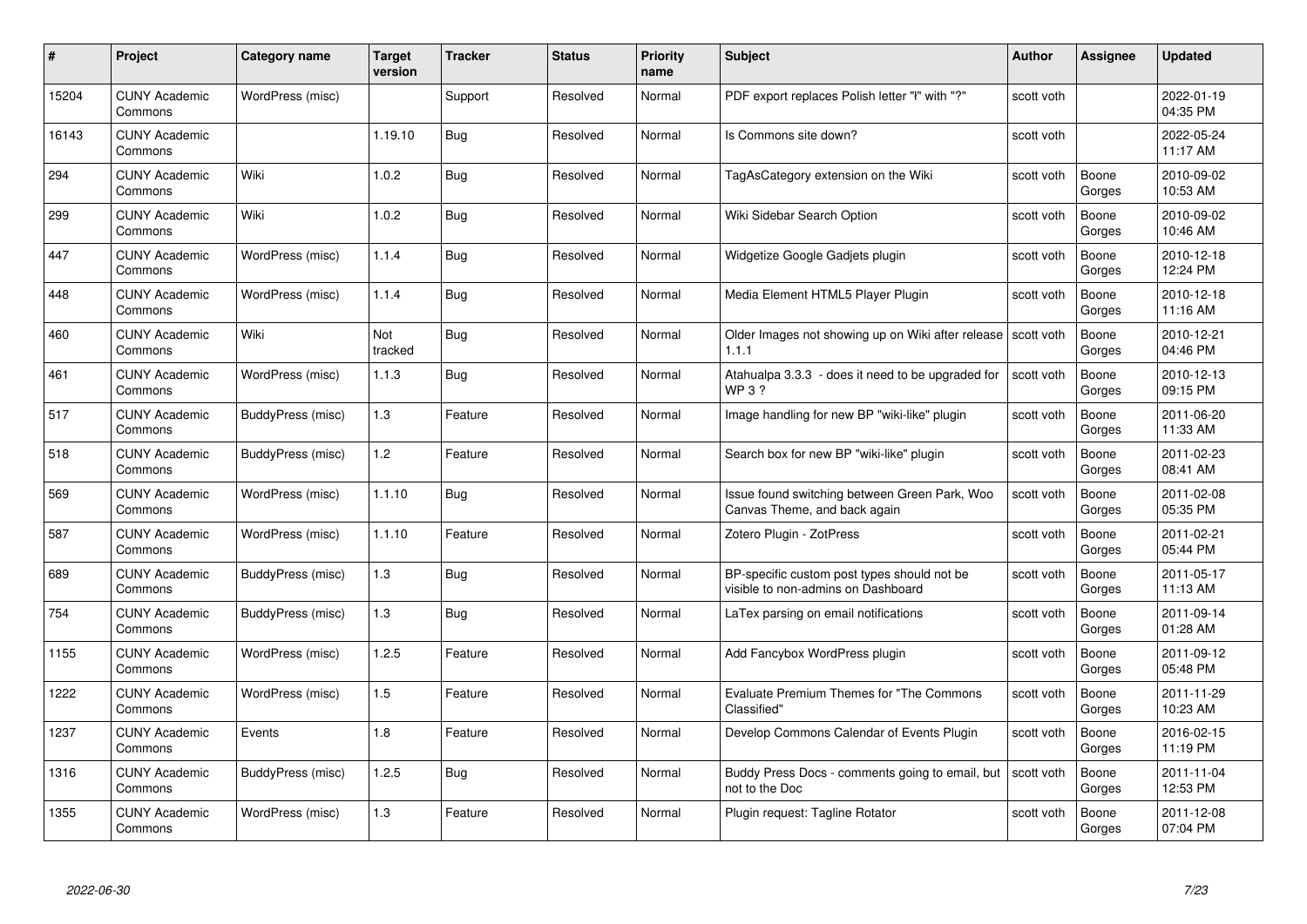| #    | Project                         | <b>Category name</b> | Target<br>version | <b>Tracker</b> | <b>Status</b> | <b>Priority</b><br>name | <b>Subject</b>                                                        | <b>Author</b> | <b>Assignee</b> | <b>Updated</b>         |
|------|---------------------------------|----------------------|-------------------|----------------|---------------|-------------------------|-----------------------------------------------------------------------|---------------|-----------------|------------------------|
| 1379 | <b>CUNY Academic</b><br>Commons | Wiki                 | $1.3$             | Bug            | Resolved      | Normal                  | Help Link in the Admin Bar points to old Help<br>Page                 | scott voth    | Boone<br>Gorges | 2011-12-09<br>09:08 AM |
| 1396 | <b>CUNY Academic</b><br>Commons | WordPress (misc)     | 1.3.13            | <b>Bug</b>     | Resolved      | Normal                  | InLine Google Docs Plugin Not Working                                 | scott voth    | Boone<br>Gorges | 2012-05-22<br>11:36 AM |
| 1427 | <b>CUNY Academic</b><br>Commons | WordPress (misc)     | 1.3.5             | Feature        | Resolved      | Normal                  | Plugin Request: jQuery Vertical Accordion Menu                        | scott voth    | Boone<br>Gorges | 2012-01-16<br>08:17 PM |
| 1461 | <b>CUNY Academic</b><br>Commons | BuddyPress (misc)    | 1.3.1             | Bug            | Resolved      | Normal                  | Strange Behaviour in the Activity Stream                              | scott voth    | Boone<br>Gorges | 2011-12-19<br>08:33 AM |
| 1465 | <b>CUNY Academic</b><br>Commons | Wiki                 | 1.3.4             | <b>Bug</b>     | Resolved      | Normal                  | TagAsCategory Extension & Wiki Inc Plugin                             | scott voth    | Boone<br>Gorges | 2012-01-10<br>08:46 PM |
| 1486 | <b>CUNY Academic</b><br>Commons | BuddyPress (misc)    | Not<br>tracked    | <b>Bug</b>     | Resolved      | Normal                  | Blog Tag in Group                                                     | scott voth    | Boone<br>Gorges | 2011-12-21<br>07:45 AM |
| 1502 | <b>CUNY Academic</b><br>Commons | WordPress (misc)     | 1.3.4             | Support        | Resolved      | Normal                  | The Commons Classified - ClassiPress Theme                            | scott voth    | Boone<br>Gorges | 2012-01-13<br>09:09 AM |
| 1625 | <b>CUNY Academic</b><br>Commons | BuddyPress (misc)    | 1.10              | Feature        | Resolved      | Normal                  | Modify Default Avatar and Assignment Process                          | scott voth    | Boone<br>Gorges | 2016-02-19<br>12:09 AM |
| 1645 | <b>CUNY Academic</b><br>Commons | WordPress (misc)     | 1.3.8             | Bug            | Resolved      | Normal                  | WordTube Plugin can't find "JW Player" - fails to<br>play .swf files  | scott voth    | Boone<br>Gorges | 2012-02-23<br>07:27 PM |
| 1716 | <b>CUNY Academic</b><br>Commons | WordPress (misc)     | 1.3.9             | Feature        | Resolved      | Normal                  | Plugin Request: Blogger Importer                                      | scott voth    | Boone<br>Gorges | 2012-03-12<br>11:56 AM |
| 1717 | <b>CUNY Academic</b><br>Commons | WordPress (misc)     | 1.3.9             | <b>Bug</b>     | Resolved      | Normal                  | SimplePie For WP not working - need a writable<br>Cache Folder        | scott voth    | Boone<br>Gorges | 2012-03-12<br>12:17 PM |
| 1718 | <b>CUNY Academic</b><br>Commons | WordPress (misc)     | 1.4               | Feature        | Resolved      | Normal                  | Plugin Request - Live Journal Importer                                | scott voth    | Boone<br>Gorges | 2012-03-19<br>10:48 PM |
| 1719 | <b>CUNY Academic</b><br>Commons | WordPress (misc)     | 1.3.9             | Feature        | Resolved      | Normal                  | Plugin Request: RSS Importer                                          | scott voth    | Boone<br>Gorges | 2012-03-12<br>11:59 AM |
| 1720 | <b>CUNY Academic</b><br>Commons | WordPress (misc)     | 1.3.9             | Feature        | Resolved      | Normal                  | Plugin Request: Tumblr Importer                                       | scott voth    | Boone<br>Gorges | 2012-03-12<br>11:57 AM |
| 1745 | <b>CUNY Academic</b><br>Commons | BuddyPress (misc)    | Not<br>tracked    | <b>Bug</b>     | Resolved      | Normal                  | Dashboard Access to Create Hero Slides                                | scott voth    | Boone<br>Gorges | 2012-03-19<br>04:14 PM |
| 1746 | <b>CUNY Academic</b><br>Commons | WordPress (misc)     | 1.3.10            | Feature        | Resolved      | Normal                  | Max Number of Items in a Tag Cloud                                    | scott voth    | Boone<br>Gorges | 2012-03-29<br>10:09 AM |
| 1848 | <b>CUNY Academic</b><br>Commons | WordPress (misc)     | 1.3.13            | Bug            | Resolved      | Normal                  | Having Issues with Saving Menu Changes on the<br><b>Commons Codex</b> | scott voth    | Boone<br>Gorges | 2012-04-26<br>07:48 PM |
| 1932 | <b>CUNY Academic</b><br>Commons | WordPress (misc)     | Not<br>tracked    | <b>Bug</b>     | Resolved      | Normal                  | Lost access to Create Hero Slides                                     | scott voth    | Boone<br>Gorges | 2012-06-12<br>08:34 AM |
| 2209 | CUNY Academic<br>Commons        | WordPress (misc)     |                   | Feature        | Resolved      | Normal                  | Install Q & A Plugin on Commonsinabox.org                             | scott voth    | Boone<br>Gorges | 2012-10-21<br>10:53 AM |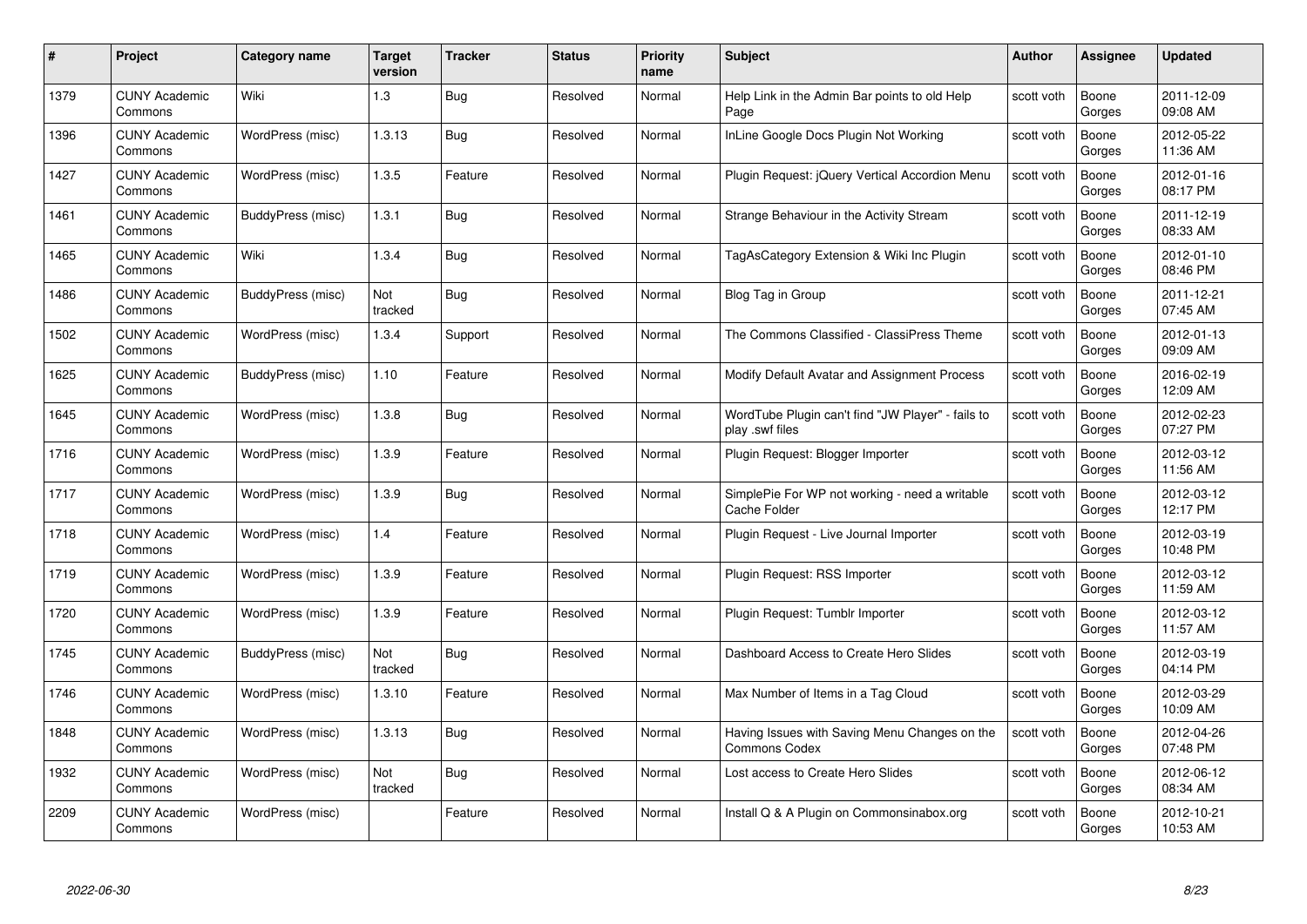| #    | Project                         | <b>Category name</b> | Target<br>version | <b>Tracker</b> | <b>Status</b> | <b>Priority</b><br>name | <b>Subject</b>                                                                  | <b>Author</b> | <b>Assignee</b> | <b>Updated</b>         |
|------|---------------------------------|----------------------|-------------------|----------------|---------------|-------------------------|---------------------------------------------------------------------------------|---------------|-----------------|------------------------|
| 2287 | <b>CUNY Academic</b><br>Commons | commonsinabox.org    | Not<br>tracked    | Bug            | Resolved      | Normal                  | User reports he added an entry to the Help &<br>Support Forum - but it was lost | scott voth    | Boone<br>Gorges | 2012-11-21<br>11:27 PM |
| 2316 | <b>CUNY Academic</b><br>Commons | commonsinabox.org    | Not<br>tracked    | <b>Bug</b>     | Resolved      | Normal                  | Commonsinabox.org - group forum - can't access<br>second page of forum posts    | scott voth    | Boone<br>Gorges | 2012-12-03<br>11:57 AM |
| 2392 | <b>CUNY Academic</b><br>Commons | WordPress (misc)     | Not<br>tracked    | Bug            | Resolved      | Normal                  | Lost Access to Create Hero Slides                                               | scott voth    | Boone<br>Gorges | 2013-02-04<br>10:25 AM |
| 2435 | <b>CUNY Academic</b><br>Commons | commonsinabox.org    |                   | Bug            | Resolved      | Normal                  | commonsinabox.org - media upload file types                                     | scott voth    | Boone<br>Gorges | 2013-02-13<br>09:58 PM |
| 2436 | <b>CUNY Academic</b><br>Commons | WordPress (misc)     | 1.4.20            | Bug            | Resolved      | Normal                  | Commons News blog - Commons Buzz Slider                                         | scott voth    | Boone<br>Gorges | 2013-02-28<br>11:27 AM |
| 2484 | <b>CUNY Academic</b><br>Commons | commonsinabox.org    |                   | Bug            | Resolved      | Normal                  | Forum posts are vanishing - can only view last few<br>on Help & Support         | scott voth    | Boone<br>Gorges | 2013-03-01<br>11:19 AM |
| 2511 | <b>CUNY Academic</b><br>Commons | WordPress (misc)     |                   | Bug            | Resolved      | Normal                  | Lost Access to Create Hero Slides                                               | scott voth    | Boone<br>Gorges | 2013-03-11<br>10:24 AM |
| 2518 | <b>CUNY Academic</b><br>Commons | commonsinabox.org    | Not<br>tracked    | Bug            | Resolved      | Normal                  | Lost Access to Upload image files on<br>CommonsinaBox.org                       | scott voth    | Boone<br>Gorges | 2013-03-20<br>01:57 PM |
| 2561 | <b>CUNY Academic</b><br>Commons | commonsinabox.org    | Not<br>tracked    | <b>Bug</b>     | Resolved      | Normal                  | CSS Issues on Commonsinabox.org                                                 | scott voth    | Boone<br>Gorges | 2013-05-16<br>03:31 PM |
| 2568 | <b>CUNY Academic</b><br>Commons |                      | Not<br>tracked    | Support        | Resolved      | Normal                  | <b>Statistics Needed - Queens College Commons</b><br>Usage                      | scott voth    | Boone<br>Gorges | 2016-01-26<br>12:35 AM |
| 2585 | CUNY Academic<br>Commons        | commonsinabox.org    | Not<br>tracked    | Bug            | Resolved      | Normal                  | commonsinbox.org - no "site features" option                                    | scott voth    | Boone<br>Gorges | 2013-05-21<br>09:15 PM |
| 2631 | <b>CUNY Academic</b><br>Commons | commonsinabox.org    | Not<br>tracked    | <b>Bug</b>     | Resolved      | Normal                  | Bullet Points don't display in Forum posts on<br>CBOX.org                       | scott voth    | Boone<br>Gorges | 2014-05-01<br>08:11 PM |
| 2633 | <b>CUNY Academic</b><br>Commons | commonsinabox.org    | Not<br>tracked    | <b>Bug</b>     | Resolved      | Normal                  | Mentions in CBOX.org                                                            | scott voth    | Boone<br>Gorges | 2014-05-01<br>08:12 PM |
| 2679 | <b>CUNY Academic</b><br>Commons | WordPress (misc)     | Not<br>tracked    | Support        | Resolved      | Normal                  | WP Post to PDF plugin Logo                                                      | scott voth    | Boone<br>Gorges | 2014-11-03<br>03:53 PM |
| 2779 | <b>CUNY Academic</b><br>Commons | BuddyPress (misc)    | 1.5.3             | Bug            | Resolved      | Normal                  | Firefox Issue on Portfolio page when scrolling<br>down                          | scott voth    | Boone<br>Gorges | 2013-09-19<br>01:52 PM |
| 2796 | <b>CUNY Academic</b><br>Commons |                      | 1.5.4             | Bug            | Resolved      | Normal                  | Sluggish Response on the Site - Sunday 9/15 -<br>3PM - 6PM                      | scott voth    | Boone<br>Gorges | 2013-10-01<br>08:41 PM |
| 2813 | <b>CUNY Academic</b><br>Commons | WordPress (misc)     | 1.5.5             | Feature        | Resolved      | Normal                  | WordPress plugin request - MailPoet                                             | scott voth    | Boone<br>Gorges | 2013-10-11<br>08:18 PM |
| 2878 | <b>CUNY Academic</b><br>Commons | WordPress (misc)     | Not<br>tracked    | Support        | Resolved      | Normal                  | Domain Mapping Request - Sarah Welsh                                            | scott voth    | Boone<br>Gorges | 2016-01-26<br>12:39 AM |
| 2900 | <b>CUNY Academic</b><br>Commons | WordPress (misc)     |                   | Support        | Resolved      | Normal                  | Theme request - Imbalance2                                                      | scott voth    | Boone<br>Gorges | 2013-11-23<br>10:30 AM |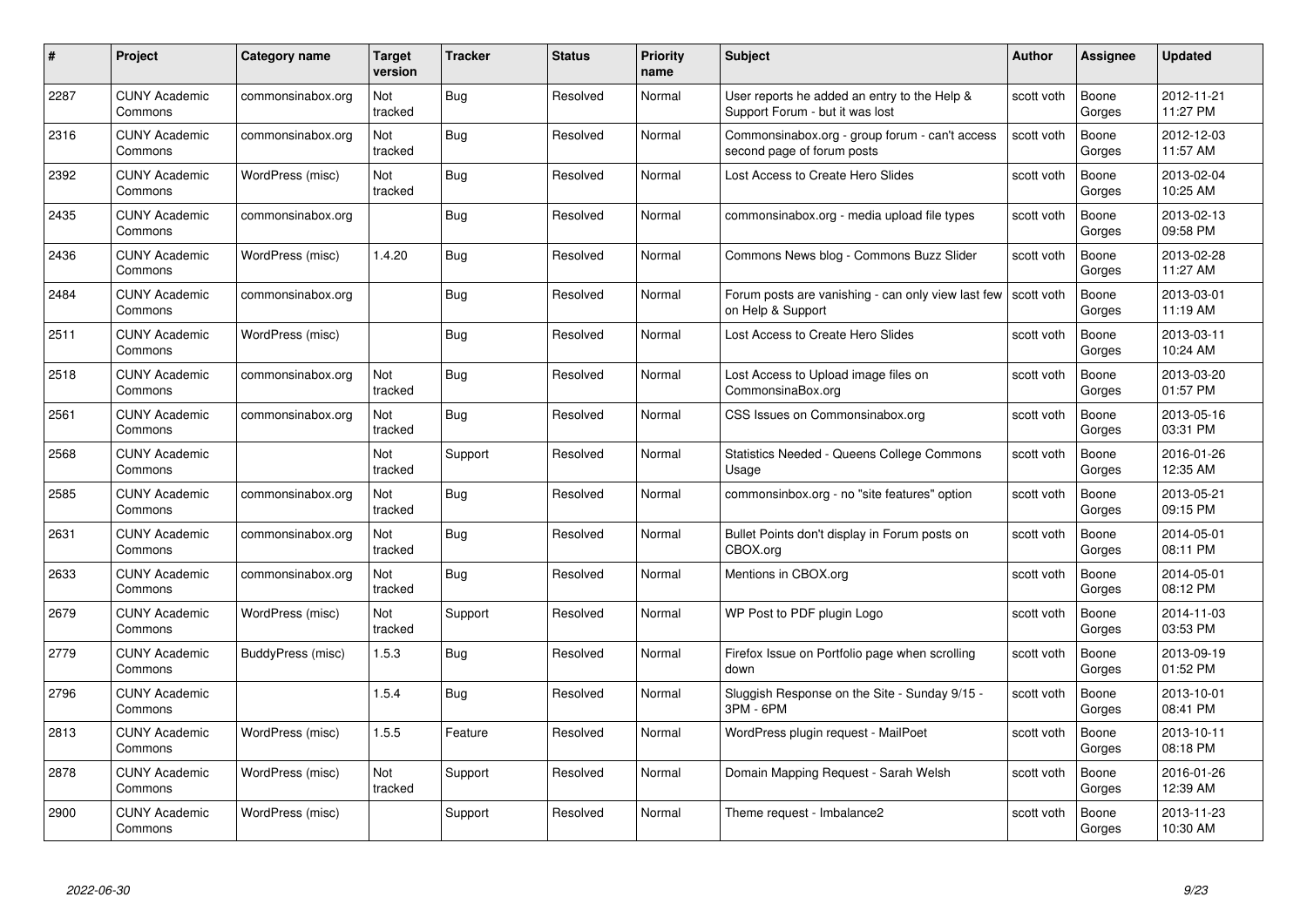| #    | Project                         | <b>Category name</b>       | Target<br>version | <b>Tracker</b> | <b>Status</b> | <b>Priority</b><br>name | <b>Subject</b>                                                                              | <b>Author</b> | <b>Assignee</b> | <b>Updated</b>         |
|------|---------------------------------|----------------------------|-------------------|----------------|---------------|-------------------------|---------------------------------------------------------------------------------------------|---------------|-----------------|------------------------|
| 2966 | <b>CUNY Academic</b><br>Commons | WordPress (misc)           |                   | Support        | Resolved      | Normal                  | Lost Access to Create/Deactivate Hero Slides                                                | scott voth    | Boone<br>Gorges | 2014-01-20<br>05:06 PM |
| 3015 | <b>CUNY Academic</b><br>Commons |                            | Not<br>tracked    | <b>Bug</b>     | Resolved      | Normal                  | Lost Access to Create Hero Slides                                                           | scott voth    | Boone<br>Gorges | 2014-02-04<br>07:58 PM |
| 3082 | <b>CUNY Academic</b><br>Commons | Domain Mapping             | Not<br>tracked    | Support        | Resolved      | Normal                  | Domain Mapping Request - Ruth O'Brien                                                       | scott voth    | Boone<br>Gorges | 2014-03-05<br>07:16 PM |
| 3199 | <b>CUNY Academic</b><br>Commons | Domain Mapping             |                   | Support        | Resolved      | Normal                  | domain mapping request - bethanyholmstrom.net                                               | scott voth    | Boone<br>Gorges | 2014-05-08<br>02:40 PM |
| 3200 | CUNY Academic<br>Commons        | <b>WordPress Plugins</b>   | 1.6.4             | Bug            | Resolved      | Normal                  | <b>Plugin Request: Social Stickers</b>                                                      | scott voth    | Boone<br>Gorges | 2014-05-21<br>09:53 PM |
| 3269 | <b>CUNY Academic</b><br>Commons | Domain Mapping             | Not<br>tracked    | Support        | Resolved      | Normal                  | Domain mapping request - Natascia Boeri                                                     | scott voth    | Boone<br>Gorges | 2015-11-30<br>03:17 PM |
| 3335 | <b>CUNY Academic</b><br>Commons | Home Page                  | Not<br>tracked    | Support        | Resolved      | Normal                  | Lost Access to Create Hero Slides                                                           | scott voth    | Boone<br>Gorges | 2014-07-22<br>10:07 PM |
| 3348 | <b>CUNY Academic</b><br>Commons | Toolbar                    | 1.6.11            | Bug            | Resolved      | Normal                  | "Publications on the Commons" option missing on<br>"About" link accessed from the Admin Bar | scott voth    | Boone<br>Gorges | 2014-08-01<br>08:55 AM |
| 3358 | <b>CUNY Academic</b><br>Commons | <b>WordPress Plugins</b>   | 1.6.11            | Support        | Resolved      | Normal                  | Plugin Request: GeoMashUp                                                                   | scott voth    | Boone<br>Gorges | 2014-08-01<br>08:40 AM |
| 3423 | <b>CUNY Academic</b><br>Commons | Domain Mapping             | Not<br>tracked    | Support        | Resolved      | Normal                  | bkpublicscholars.org Domain Mapping Request                                                 | scott voth    | Boone<br>Gorges | 2016-01-26<br>12:08 PM |
| 3523 | CUNY Academic<br>Commons        | My Commons                 | 1.8               | Bug            | Resolved      | Normal                  | 1.7 Testing - "Reply" and Post Button                                                       | scott voth    | Boone<br>Gorges | 2015-04-09<br>05:19 PM |
| 3539 | <b>CUNY Academic</b><br>Commons | Domain Mapping             | Not<br>tracked    | Support        | Resolved      | Normal                  | Domain Mapping Request for ACERT                                                            | scott voth    | Boone<br>Gorges | 2015-11-30<br>03:15 PM |
| 3576 | <b>CUNY Academic</b><br>Commons | <b>WordPress Plugins</b>   | 1.7.1             | Support        | Resolved      | Normal                  | Plugin Request: Better Search                                                               | scott voth    | Boone<br>Gorges | 2014-10-21<br>11:26 AM |
| 3600 | <b>CUNY Academic</b><br>Commons | <b>WordPress Plugins</b>   | 1.7.2             | Support        | Resolved      | Normal                  | New Plugin Request - Meta-Slider                                                            | scott voth    | Boone<br>Gorges | 2014-11-01<br>02:29 PM |
| 3728 | <b>CUNY Academic</b><br>Commons | Homepage Slides            | Not<br>tracked    | Support        | Resolved      | Normal                  | Lost Access to Create Hero Slides                                                           | scott voth    | Boone<br>Gorges | 2014-12-28<br>02:18 PM |
| 3841 | <b>CUNY Academic</b><br>Commons | commonsinabox.org          | Not<br>tracked    | <b>Bug</b>     | Resolved      | Normal                  | CBOX.org Registration Plugin Not Working                                                    | scott voth    | Boone<br>Gorges | 2016-01-26<br>03:27 PM |
| 3940 | <b>CUNY Academic</b><br>Commons | <b>WordPress Plugins</b>   | 1.7.16            | Support        | Resolved      | Normal                  | Plugin Request - Amazon Link                                                                | scott voth    | Boone<br>Gorges | 2015-03-21<br>08:45 PM |
| 3957 | <b>CUNY Academic</b><br>Commons | WordPress<br>(Permissions) |                   | Support        | Resolved      | Normal                  | Lost Access to Create Hero Slides                                                           | scott voth    | Boone<br>Gorges | 2015-03-30<br>08:57 PM |
| 3964 | CUNY Academic<br>Commons        | Group Announcments         | 1.8.17            | Bug            | Resolved      | Normal                  | "There was a problem" error when posting<br>Group Announcement                              | scott voth    | Boone<br>Gorges | 2015-11-18<br>05:45 PM |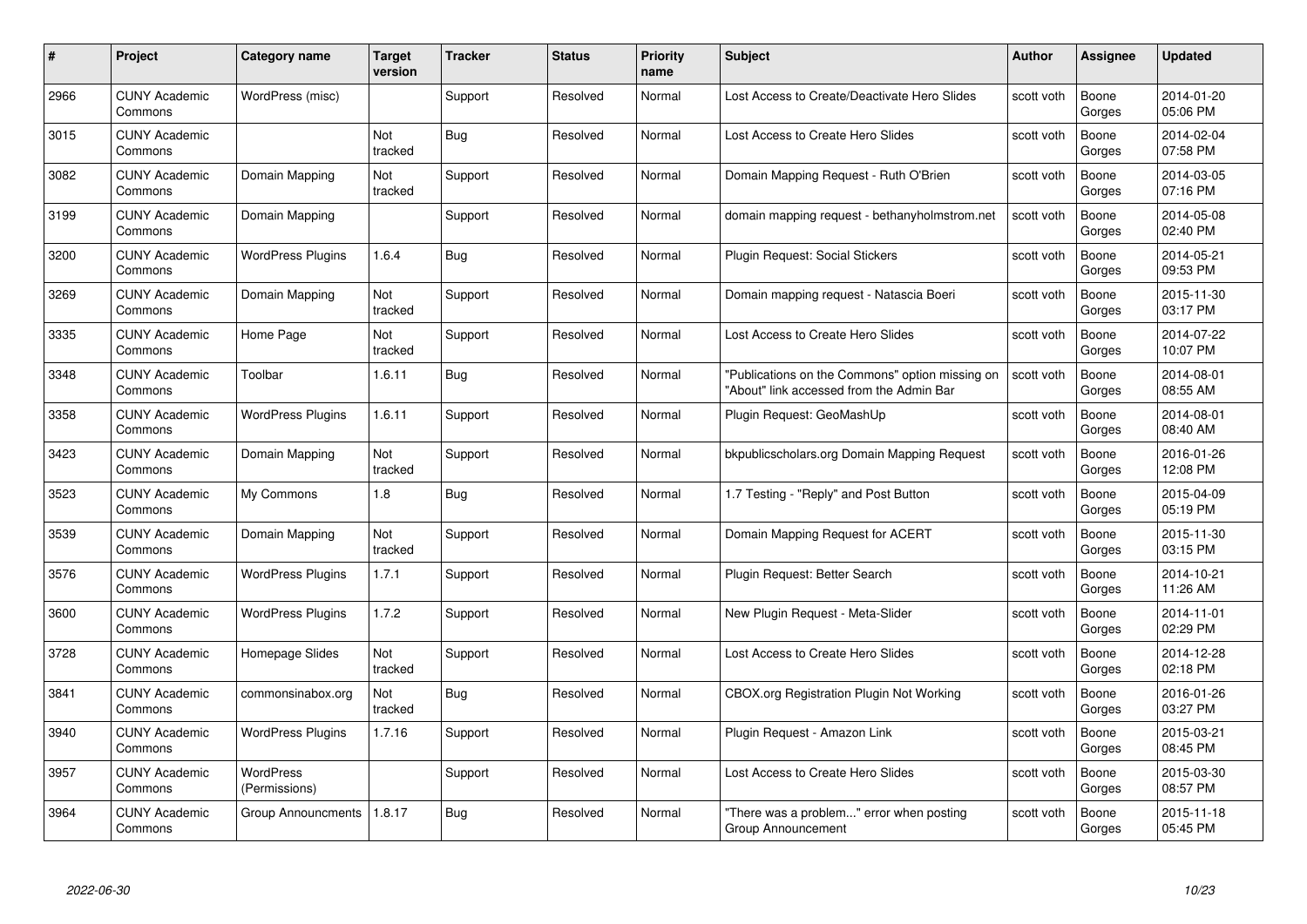| #    | Project                         | <b>Category name</b>              | Target<br>version     | <b>Tracker</b> | <b>Status</b> | <b>Priority</b><br>name | <b>Subject</b>                                                        | <b>Author</b> | <b>Assignee</b> | <b>Updated</b>         |
|------|---------------------------------|-----------------------------------|-----------------------|----------------|---------------|-------------------------|-----------------------------------------------------------------------|---------------|-----------------|------------------------|
| 4373 | <b>CUNY Academic</b><br>Commons | <b>Public Portfolio</b>           | Not<br>tracked        | Support        | Resolved      | Normal                  | Delete Old "Title" section from Member's public<br>portfolio page     | scott voth    | Boone<br>Gorges | 2015-08-04<br>09:01 PM |
| 4407 | <b>CUNY Academic</b><br>Commons | Group Forums                      |                       | <b>Bug</b>     | Resolved      | Normal                  | Disable Forum on Existing group is not working                        | scott voth    | Boone<br>Gorges | 2015-08-11<br>03:13 PM |
| 4445 | <b>CUNY Academic</b><br>Commons | Registration                      | <b>Not</b><br>tracked | Bug            | Resolved      | Normal                  | user alisonorlando is trying to register - no email<br>received       | scott voth    | Boone<br>Gorges | 2015-08-20<br>12:35 PM |
| 4580 | <b>CUNY Academic</b><br>Commons | Commons In A Box                  | Not<br>tracked        | Support        | Resolved      | Normal                  | Unable to register account on CBOX Demo Site                          | scott voth    | Boone<br>Gorges | 2015-09-10<br>02:37 PM |
| 4603 | CUNY Academic<br>Commons        | <b>WordPress Plugins</b>          |                       | Support        | Resolved      | Normal                  | Plugin Request: Search and Filter                                     | scott voth    | Boone<br>Gorges | 2015-09-21<br>11:31 AM |
| 4795 | <b>CUNY Academic</b><br>Commons | Domain Mapping                    | Not<br>tracked        | Support        | Resolved      | Normal                  | Revert Domain Mapping for<br>http://bkpublicscholars.org/             | scott voth    | Boone<br>Gorges | 2015-11-01<br>05:33 PM |
| 4902 | <b>CUNY Academic</b><br>Commons | Domain Mapping                    | Not<br>tracked        | Support        | Resolved      | Normal                  | domain mapping reguest - Patrick Sweeney                              | scott voth    | Boone<br>Gorges | 2015-12-07<br>01:32 AM |
| 4954 | <b>CUNY Academic</b><br>Commons | Domain Mapping                    | Not<br>tracked        | Support        | Resolved      | Normal                  | domain mapping request - Talia Schaffer                               | scott voth    | Boone<br>Gorges | 2015-12-07<br>01:24 AM |
| 5189 | <b>CUNY Academic</b><br>Commons | Homepage Slides                   | Not<br>tracked        | Support        | Resolved      | Normal                  | Lost Access to Create Hero Slides                                     | scott voth    | Boone<br>Gorges | 2016-02-01<br>10:45 AM |
| 5569 | <b>CUNY Academic</b><br>Commons | <b>WordPress Plugins</b>          | 1.9.18                | Feature        | Resolved      | Normal                  | WP Inventory Manager Add-On - Michael Madden                          | scott voth    | Boone<br>Gorges | 2016-06-12<br>10:39 AM |
| 5582 | CUNY Academic<br>Commons        | <b>WordPress Plugins</b>          | 1.9.17                | Bug            | Resolved      | Normal                  | Visual Composer Not Working with Bridge Theme<br>Anymore              | scott voth    | Boone<br>Gorges | 2016-06-01<br>10:56 PM |
| 5583 | <b>CUNY Academic</b><br>Commons |                                   | Not<br>tracked        | Support        | Resolved      | Normal                  | Lost access to create hero slides - please<br>reinstate               | scott voth    | Boone<br>Gorges | 2016-05-23<br>12:11 AM |
| 5617 | <b>CUNY Academic</b><br>Commons | Domain Mapping                    | Not<br>tracked        | Support        | Resolved      | Normal                  | Domain Mapping Issue - Paul Herbert                                   | scott voth    | Boone<br>Gorges | 2016-05-30<br>12:04 PM |
| 5653 | <b>CUNY Academic</b><br>Commons | <b>WordPress Plugins</b>          | 1.9.19                | Feature        | Resolved      | Normal                  | Plugin Request - Simple Custom Post Order -<br>Cynthia Tobar          | scott voth    | Boone<br>Gorges | 2016-06-21<br>10:19 PM |
| 5830 | <b>CUNY Academic</b><br>Commons | <b>WordPress</b><br>(Permissions) | Not<br>tracked        | Bug            | Resolved      | Normal                  | Lost access to create hero slides - please<br>reinstate               | scott voth    | Boone<br>Gorges | 2016-07-25<br>10:01 AM |
| 5885 | <b>CUNY Academic</b><br>Commons | <b>WordPress Plugins</b>          | 1.9.24                | Support        | Resolved      | Normal                  | Plugin Request - Knight Lab Timeline                                  | scott voth    | Boone<br>Gorges | 2016-08-11<br>10:56 PM |
| 6000 | <b>CUNY Academic</b><br>Commons | <b>WordPress Plugins</b>          | 1.9.27                | <b>Bug</b>     | Resolved      | Normal                  | Unconfirmed Users Plugin is visible on all sites                      | scott voth    | Boone<br>Gorges | 2016-09-11<br>09:10 PM |
| 6383 | <b>CUNY Academic</b><br>Commons | Domain Mapping                    | Not<br>tracked        | Support        | Resolved      | Normal                  | Domain Mapping request - Azriel Genack                                | scott voth    | Boone<br>Gorges | 2016-10-21<br>03:48 PM |
| 6539 | <b>CUNY Academic</b><br>Commons | Events                            | 1.10                  | Bug            | Resolved      | Normal                  | Event Room numbers don't seem to be persisted<br>Commons 1.10 testing | scott voth    | Boone<br>Gorges | 2016-10-31<br>04:23 PM |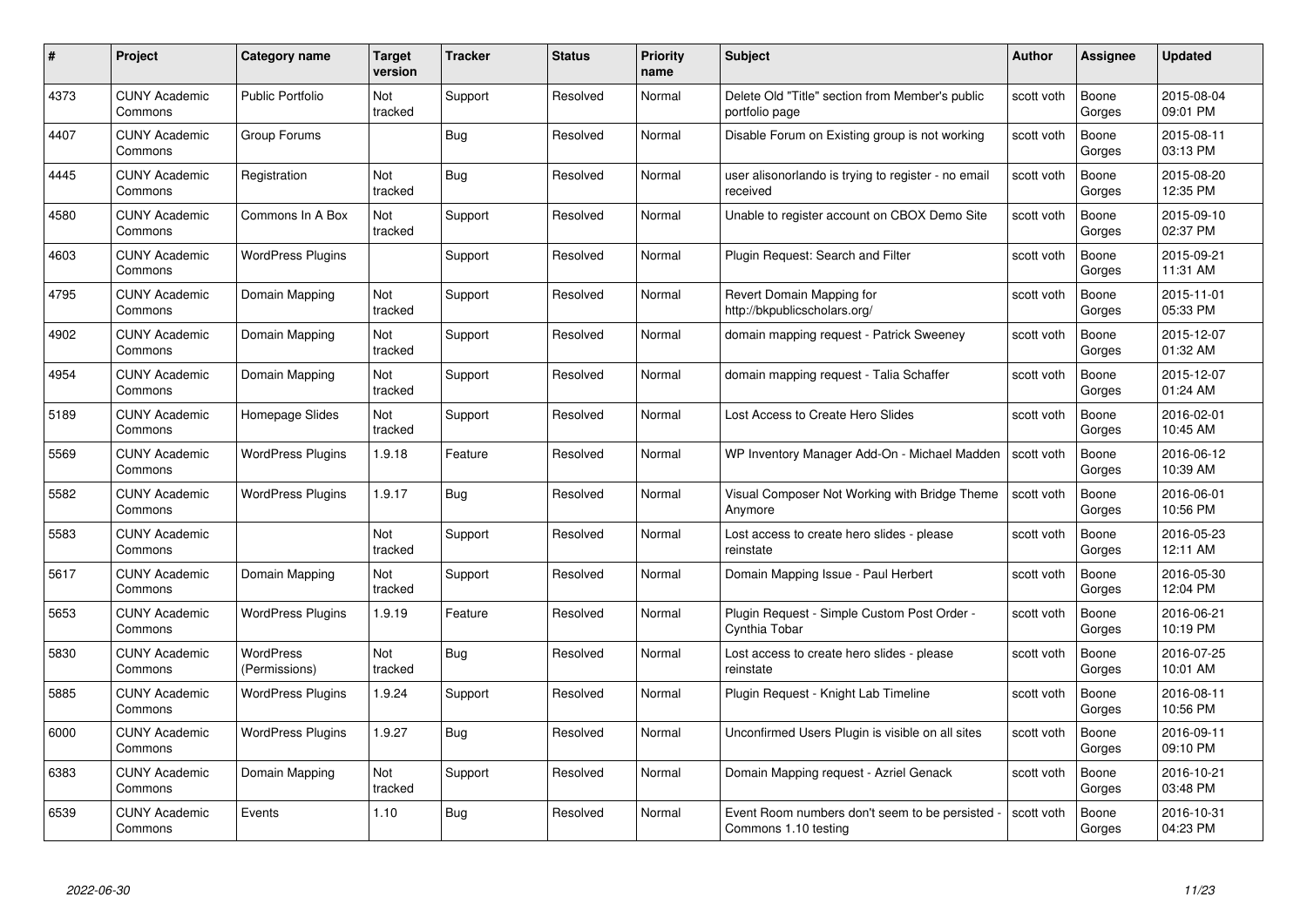| #     | Project                         | <b>Category name</b>     | Target<br>version | <b>Tracker</b> | <b>Status</b> | <b>Priority</b><br>name | <b>Subject</b>                                                            | <b>Author</b> | <b>Assignee</b> | <b>Updated</b>         |
|-------|---------------------------------|--------------------------|-------------------|----------------|---------------|-------------------------|---------------------------------------------------------------------------|---------------|-----------------|------------------------|
| 7870  | <b>CUNY Academic</b><br>Commons | <b>WordPress Plugins</b> | 1.10.15           | Feature        | Resolved      | Normal                  | Plugin request: Smush It                                                  | scott voth    | Boone<br>Gorges | 2017-03-31<br>10:28 AM |
| 7954  | <b>CUNY Academic</b><br>Commons | WordPress (misc)         | Not<br>tracked    | Support        | Resolved      | Normal                  | Public site not showing up in "Sites"                                     | scott voth    | Boone<br>Gorges | 2017-11-15<br>11:01 AM |
| 8149  | <b>CUNY Academic</b><br>Commons | <b>WordPress Plugins</b> | 1.11              | Support        | Resolved      | Normal                  | Plugin Request - YouTube                                                  | scott voth    | Boone<br>Gorges | 2017-05-15<br>09:54 AM |
| 8153  | <b>CUNY Academic</b><br>Commons | Homepage Slides          |                   | Bug            | Resolved      | Normal                  | <b>Hero Slide Permissions</b>                                             | scott voth    | Boone<br>Gorges | 2017-05-17<br>08:29 PM |
| 8325  | CUNY Academic<br>Commons        | Server                   | Not<br>tracked    | Support        | Resolved      | Normal                  | intermittent server issues                                                | scott voth    | Boone<br>Gorges | 2017-07-01<br>10:57 AM |
| 8427  | <b>CUNY Academic</b><br>Commons | <b>WordPress Themes</b>  | 1.11.8            | Support        | Resolved      | Normal                  | child theme request for Short Docs                                        | scott voth    | Boone<br>Gorges | 2017-08-01<br>10:13 PM |
| 8454  | <b>CUNY Academic</b><br>Commons | <b>WordPress Plugins</b> | 1.11.9            | Support        | Resolved      | Normal                  | activate WP Bakery Visual Composer plugin for<br>child theme              | scott voth    | Boone<br>Gorges | 2017-08-10<br>02:09 PM |
| 8475  | <b>CUNY Academic</b><br>Commons | <b>WordPress Themes</b>  | 1.11.9            | Support        | Resolved      | Normal                  | fix typo in child theme                                                   | scott voth    | Boone<br>Gorges | 2017-08-08<br>04:31 PM |
| 8624  | <b>CUNY Academic</b><br>Commons | Domain Mapping           | Not<br>tracked    | Support        | Resolved      | Normal                  | domain mapping request                                                    | scott voth    | Boone<br>Gorges | 2017-10-05<br>12:50 PM |
| 8876  | <b>CUNY Academic</b><br>Commons | cuny.is                  | 1.12.1            | <b>Bug</b>     | Resolved      | Normal                  | Groups cannot select cuny is URL that matches<br>their group slug exactly | scott voth    | Boone<br>Gorges | 2017-11-01<br>03:06 PM |
| 9370  | CUNY Academic<br>Commons        | <b>WordPress Plugins</b> | 1.12.11           | Support        | Resolved      | Normal                  | Text to Speech plugin                                                     | scott voth    | Boone<br>Gorges | 2018-03-27<br>12:47 PM |
| 9538  | <b>CUNY Academic</b><br>Commons | Analytics                | Not<br>tracked    | Support        | Resolved      | Normal                  | collecting Google Analytics for mapped Domains                            | scott voth    | Boone<br>Gorges | 2018-04-27<br>09:23 AM |
| 9572  | <b>CUNY Academic</b><br>Commons | <b>WordPress Plugins</b> | 1.12.13           | Support        | Resolved      | Normal                  | WordPress Plugin Request - Compact WP Audio<br>Player                     | scott voth    | Boone<br>Gorges | 2018-04-24<br>10:10 AM |
| 9794  | <b>CUNY Academic</b><br>Commons | Domain Mapping           | Not<br>tracked    | Support        | Resolved      | Normal                  | domain Mapping request - Joseph Reynolds Van<br>Der Naald                 | scott voth    | Boone<br>Gorges | 2018-05-22<br>01:54 PM |
| 10000 | <b>CUNY Academic</b><br>Commons | Performance              | Not<br>tracked    | <b>Bug</b>     | Resolved      | Normal                  | Pages display correctly but cannot edit them                              | scott voth    | Boone<br>Gorges | 2018-07-13<br>12:31 PM |
| 10225 | <b>CUNY Academic</b><br>Commons | <b>BuddyPress Docs</b>   | 1.13.8            | Bug            | Resolved      | Normal                  | BuddyPress doc disappeared after being created<br>by Maura Smale          | scott voth    | Boone<br>Gorges | 2018-08-27<br>09:00 AM |
| 11173 | <b>CUNY Academic</b><br>Commons | Documentation            |                   | Support        | Resolved      | Normal                  | <b>Accessibility Checker</b>                                              | scott voth    | Boone<br>Gorges | 2019-02-26<br>11:00 PM |
| 11190 | <b>CUNY Academic</b><br>Commons | Domain Mapping           |                   | Support        | Resolved      | Normal                  | Domain Mapping Request - Kate Culkin                                      | scott voth    | Boone<br>Gorges | 2019-03-16<br>10:01 AM |
| 11298 | CUNY Academic<br>Commons        | Courses                  | 1.16              | Feature        | Resolved      | Normal                  | Explore Ways to Make the "Courses" tab More<br>Interesting                | scott voth    | Boone<br>Gorges | 2019-12-04<br>10:51 AM |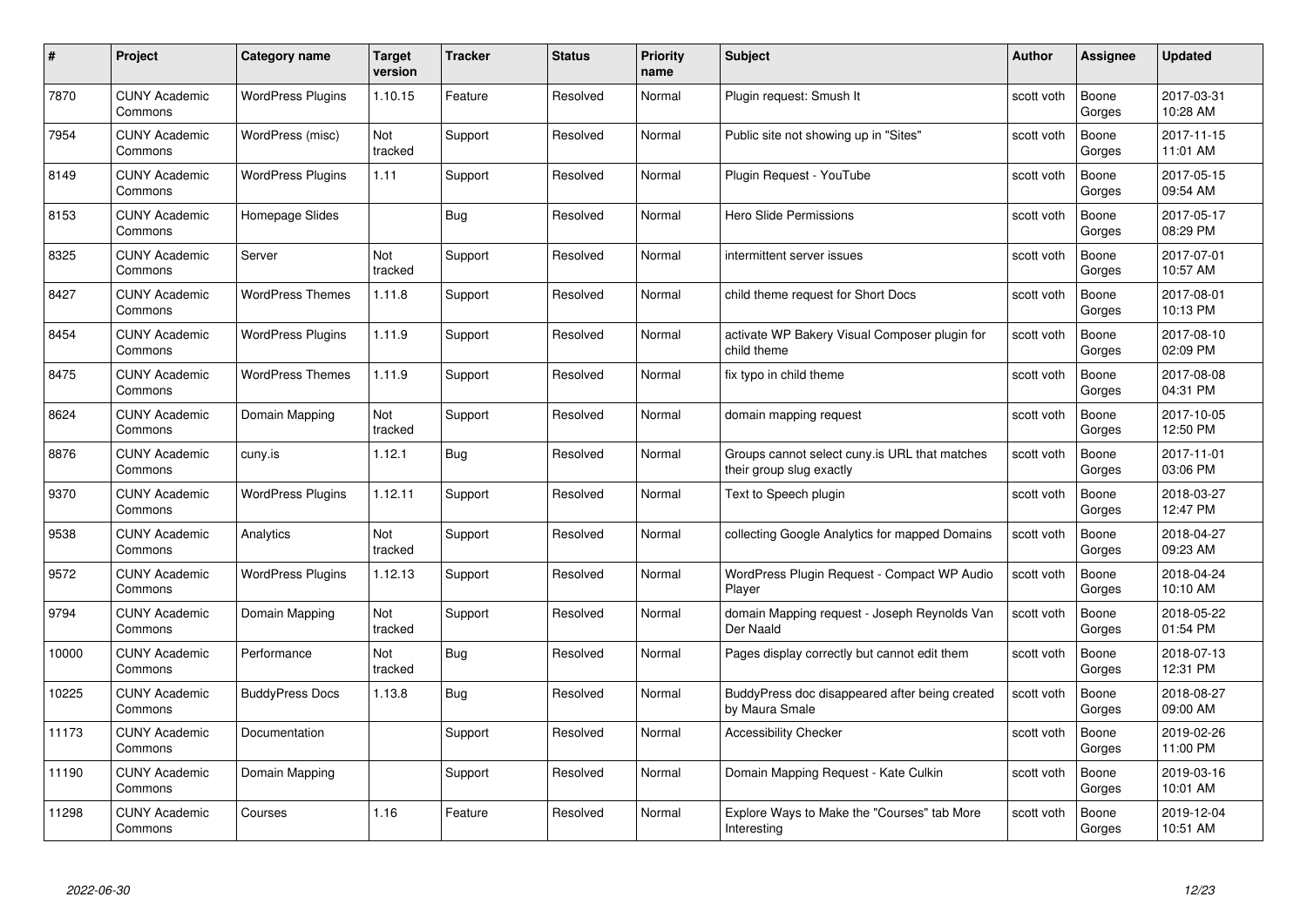| #     | Project                         | <b>Category name</b>     | Target<br>version | <b>Tracker</b> | <b>Status</b> | <b>Priority</b><br>name | <b>Subject</b>                                                                    | <b>Author</b> | <b>Assignee</b> | <b>Updated</b>         |
|-------|---------------------------------|--------------------------|-------------------|----------------|---------------|-------------------------|-----------------------------------------------------------------------------------|---------------|-----------------|------------------------|
| 11529 | <b>CUNY Academic</b><br>Commons | Twitter page             | 1.15.3            | Bug            | Resolved      | Normal                  | Twitter sub-menu option showing a lot of blank<br>results                         | scott voth    | Boone<br>Gorges | 2019-06-10<br>01:04 PM |
| 11754 | <b>CUNY Academic</b><br>Commons | <b>Group Files</b>       | Not<br>tracked    | Support        | Resolved      | Normal                  | Group file folder delete                                                          | scott voth    | Boone<br>Gorges | 2019-08-15<br>05:10 PM |
| 11764 | <b>CUNY Academic</b><br>Commons | Domain Mapping           | Not<br>tracked    | Support        | Resolved      | Normal                  | Domain Mapping request for literarybronx.com                                      | scott voth    | Boone<br>Gorges | 2019-08-21<br>05:28 PM |
| 12252 | <b>CUNY Academic</b><br>Commons | <b>WordPress Plugins</b> | 1.16.3            | Support        | Resolved      | Normal                  | Pluginiln Request - Atomic Blocks                                                 | scott voth    | Boone<br>Gorges | 2020-01-14<br>10:44 AM |
| 12386 | CUNY Academic<br>Commons        | <b>WordPress Plugins</b> | 1.16.5            | <b>Bug</b>     | Resolved      | Normal                  | Help site throwing error when publishing pages                                    | scott voth    | Boone<br>Gorges | 2020-02-11<br>10:43 AM |
| 12550 | <b>CUNY Academic</b><br>Commons | <b>WordPress Plugins</b> | 1.16.8            | Support        | Resolved      | Normal                  | Deprecate CommentPress Core?                                                      | scott voth    | Boone<br>Gorges | 2020-03-24<br>11:43 AM |
| 12853 | <b>CUNY Academic</b><br>Commons | WordPress - Media        |                   | Bug            | Resolved      | Normal                  | Download All Media throws error                                                   | scott voth    | Boone<br>Gorges | 2020-05-29<br>09:26 AM |
| 12924 | <b>CUNY Academic</b><br>Commons | Domain Mapping           | Not<br>tracked    | Support        | Resolved      | Normal                  | Domain Mapping request - Sam Phillips                                             | scott voth    | Boone<br>Gorges | 2020-06-12<br>03:29 PM |
| 12955 | <b>CUNY Academic</b><br>Commons | WordPress (misc)         | 1.16.14           | Support        | Resolved      | Normal                  | Leaflet JS maps                                                                   | scott voth    | Boone<br>Gorges | 2020-06-23<br>10:53 AM |
| 12961 | <b>CUNY Academic</b><br>Commons | WordPress (misc)         | 1.16.14           | Support        | Resolved      | Normal                  | Embed Loom.com resources                                                          | scott voth    | Boone<br>Gorges | 2020-06-22<br>01:07 PM |
| 12962 | CUNY Academic<br>Commons        | WordPress (misc)         | 1.16.14           | Support        | Resolved      | Normal                  | knowmia embed                                                                     | scott voth    | Boone<br>Gorges | 2020-06-23<br>02:56 PM |
| 13021 | <b>CUNY Academic</b><br>Commons | <b>BuddyPress Docs</b>   |                   | Support        | Resolved      | Normal                  | new group library question                                                        | scott voth    | Boone<br>Gorges | 2020-07-07<br>02:55 PM |
| 13194 | <b>CUNY Academic</b><br>Commons | <b>WordPress Plugins</b> | 1.17.2            | Feature        | Resolved      | Normal                  | <b>Slider Revolution update</b>                                                   | scott voth    | Boone<br>Gorges | 2020-08-25<br>10:40 AM |
| 13256 | <b>CUNY Academic</b><br>Commons | <b>WordPress Themes</b>  | 1.17.3            | Support        | Resolved      | Normal                  | Bridge theme update                                                               | scott voth    | Boone<br>Gorges | 2020-09-08<br>11:36 AM |
| 13410 | <b>CUNY Academic</b><br>Commons | Group Library            | 1.17.5            | Support        | Resolved      | Normal                  | Group Library Add item with special characters in<br>title                        | scott voth    | Boone<br>Gorges | 2020-10-01<br>12:40 PM |
| 13492 | <b>CUNY Academic</b><br>Commons | Shortcodes and<br>embeds | 1.17.6            | Support        | Resolved      | Normal                  | customized handler for quizlet embeds                                             | scott voth    | Boone<br>Gorges | 2020-10-27<br>11:00 AM |
| 13493 | <b>CUNY Academic</b><br>Commons | <b>Public Portfolio</b>  | 1.17.6            | <b>Bug</b>     | Resolved      | Normal                  | Member Profiles - Free Entry Widget Displays<br>URL encoded text                  | scott voth    | Boone<br>Gorges | 2020-10-27<br>11:00 AM |
| 13494 | <b>CUNY Academic</b><br>Commons | Public Portfolio         | 1.17.6            | <b>Bug</b>     | Resolved      | Normal                  | Brief Descriptor and About You Profile Fields do<br>not display on mobile devices | scott voth    | Boone<br>Gorges | 2020-10-27<br>11:00 AM |
| 13502 | CUNY Academic<br>Commons        | Analytics                | 1.17.7            | Support        | Resolved      | Normal                  | <b>Google Analytics Questions</b>                                                 | scott voth    | Boone<br>Gorges | 2020-11-10<br>10:31 AM |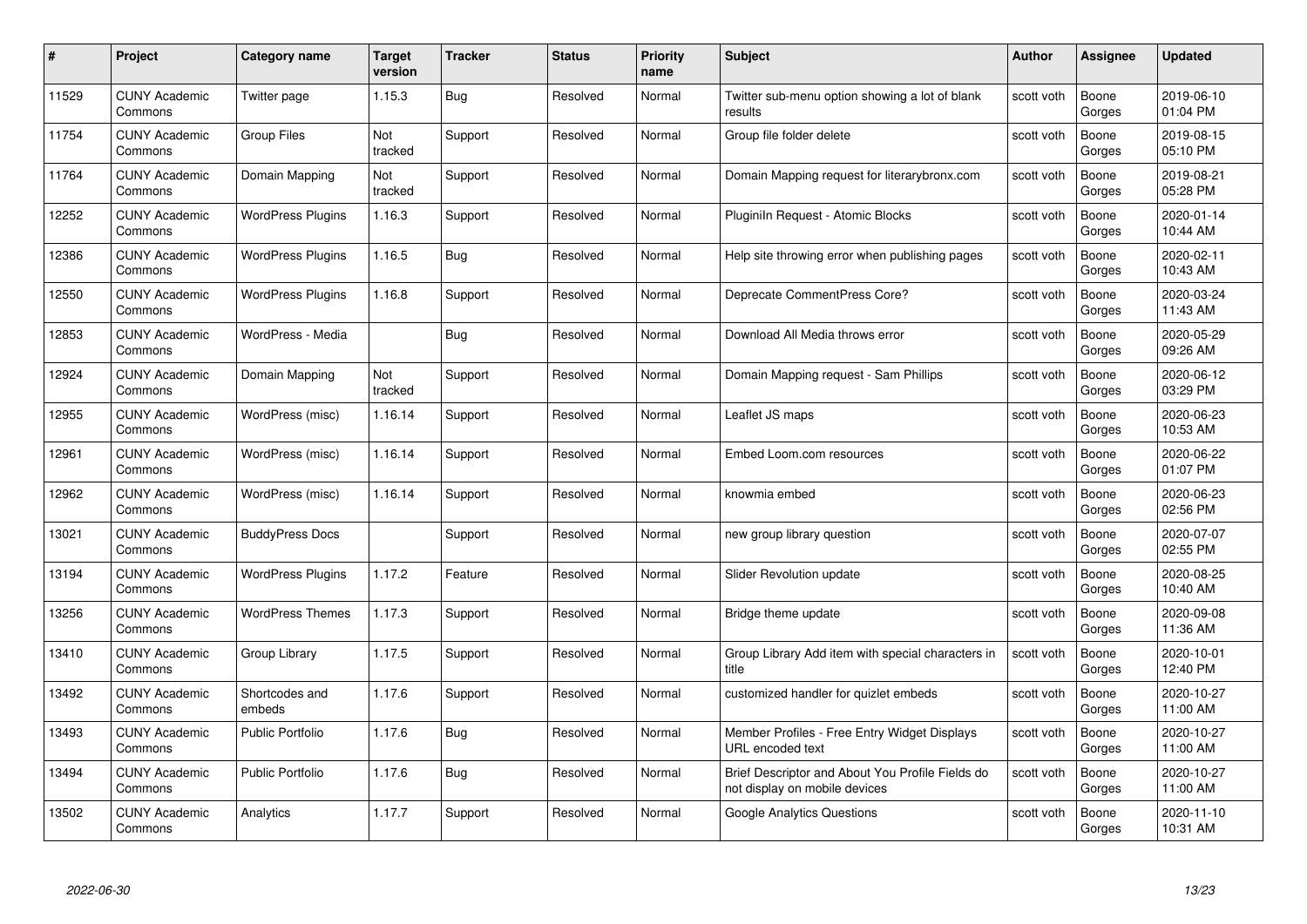| #     | Project                         | <b>Category name</b>     | Target<br>version | <b>Tracker</b> | <b>Status</b> | <b>Priority</b><br>name | <b>Subject</b>                                                               | <b>Author</b> | <b>Assignee</b> | <b>Updated</b>         |
|-------|---------------------------------|--------------------------|-------------------|----------------|---------------|-------------------------|------------------------------------------------------------------------------|---------------|-----------------|------------------------|
| 13511 | <b>CUNY Academic</b><br>Commons | Analytics                | 1.17.7            | Support        | Resolved      | Normal                  | Google Analytics 4 tagging                                                   | scott voth    | Boone<br>Gorges | 2020-11-10<br>10:31 AM |
| 13604 | <b>CUNY Academic</b><br>Commons | <b>Public Portfolio</b>  | 2.0.0             | Support        | Resolved      | Normal                  | Public Profile on Mobile Format                                              | scott voth    | Boone<br>Gorges | 2022-05-26<br>11:36 AM |
| 13865 | <b>CUNY Academic</b><br>Commons | <b>Commons Profile</b>   | 1.18.4            | <b>Bug</b>     | Resolved      | Normal                  | 'Digital Research Tools' profile nav item is cut off                         | scott voth    | Boone<br>Gorges | 2021-02-09<br>11:05 AM |
| 13924 | <b>CUNY Academic</b><br>Commons | Domain Mapping           | Not<br>tracked    | Support        | Resolved      | Normal                  | domain mapping - cunyhumanitiesalliance.org                                  | scott voth    | Boone<br>Gorges | 2021-02-02<br>05:39 PM |
| 13933 | <b>CUNY Academic</b><br>Commons | Group Library            | 1.18.4            | Bug            | Resolved      | Normal                  | Group Library Paging Issue                                                   | scott voth    | Boone<br>Gorges | 2021-02-09<br>11:05 AM |
| 14437 | <b>CUNY Academic</b><br>Commons | Courses                  | 1.19.0            | <b>Bug</b>     | Resolved      | Normal                  | Deleted Sites Show Up On Courses Tab                                         | scott voth    | Boone<br>Gorges | 2022-01-04<br>12:04 PM |
| 14452 | <b>CUNY Academic</b><br>Commons | Domain Mapping           | Not<br>tracked    | Support        | Resolved      | Normal                  | domain mapping - hilarieashton.com                                           | scott voth    | Boone<br>Gorges | 2021-05-17<br>10:46 AM |
| 14468 | <b>CUNY Academic</b><br>Commons | <b>WordPress Plugins</b> | 1.18.11           | Support        | Resolved      | Normal                  | deprecate ShareThis plugin / Add ShareThis<br><b>Share Buttons</b>           | scott voth    | Boone<br>Gorges | 2021-05-25<br>11:04 AM |
| 14521 | <b>CUNY Academic</b><br>Commons | <b>WordPress Plugins</b> | 1.18.12           | <b>Bug</b>     | Resolved      | Normal                  | Registration step for "ShareThis Social Share<br>Buttons" plugin not working | scott voth    | Boone<br>Gorges | 2021-06-08<br>11:50 AM |
| 14548 | <b>CUNY Academic</b><br>Commons | <b>WordPress Plugins</b> | 1.18.13           | Support        | Resolved      | Normal                  | Slider Revolution plugin update                                              | scott voth    | Boone<br>Gorges | 2021-06-22<br>11:14 AM |
| 14697 | CUNY Academic<br>Commons        | Support                  | 1.18.16           | Support        | Resolved      | Normal                  | Neatline map embed                                                           | scott voth    | Boone<br>Gorges | 2021-08-10<br>11:16 AM |
| 15152 | <b>CUNY Academic</b><br>Commons | <b>Commons Profile</b>   | 1.19.1            | Bug            | Resolved      | Normal                  | padding missing on Commons Profile                                           | scott voth    | Boone<br>Gorges | 2022-01-11<br>04:41 PM |
| 15159 | <b>CUNY Academic</b><br>Commons | Home Page                | 1.19.1            | Bug            | Resolved      | Normal                  | My Sites - hyperlinks not working                                            | scott voth    | Boone<br>Gorges | 2022-01-06<br>01:38 PM |
| 15160 | <b>CUNY Academic</b><br>Commons | Teaching                 | 1.19.1            | Support        | Resolved      | Normal                  | OER Checkbox question                                                        | scott voth    | Boone<br>Gorges | 2022-01-11<br>04:41 PM |
| 15185 | <b>CUNY Academic</b><br>Commons | <b>Commons Profile</b>   | 1.19.2            | Support        | Resolved      | Normal                  | Change "Edit Profile" button to "Edit Public Profile"                        | scott voth    | Boone<br>Gorges | 2022-01-25<br>11:33 AM |
| 15223 | <b>CUNY Academic</b><br>Commons | Domain Mapping           | Not<br>tracked    | Support        | Resolved      | Normal                  | domain mapping - preludenyc.org                                              | scott voth    | Boone<br>Gorges | 2022-02-02<br>02:24 PM |
| 15267 | <b>CUNY Academic</b><br>Commons | Shortcodes and<br>embeds | 1.19.4            | Feature        | Resolved      | Normal                  | Embed a Microsoft Form                                                       | scott voth    | Boone<br>Gorges | 2022-02-22<br>11:01 AM |
| 15303 | <b>CUNY Academic</b><br>Commons | <b>WordPress Plugins</b> | 1.19.4            | Feature        | Resolved      | Normal                  | Plugin Request for QWriting Migration - SiteOrigin<br>Widget Bundle          | scott voth    | Boone<br>Gorges | 2022-02-22<br>11:01 AM |
| 15395 | <b>CUNY Academic</b><br>Commons | Domain Mapping           | 1.19.5            | Support        | Resolved      | Normal                  | Domain Mapping - Queens College Department of<br><b>Urban Studies</b>        | scott voth    | Boone<br>Gorges | 2022-02-22<br>11:40 AM |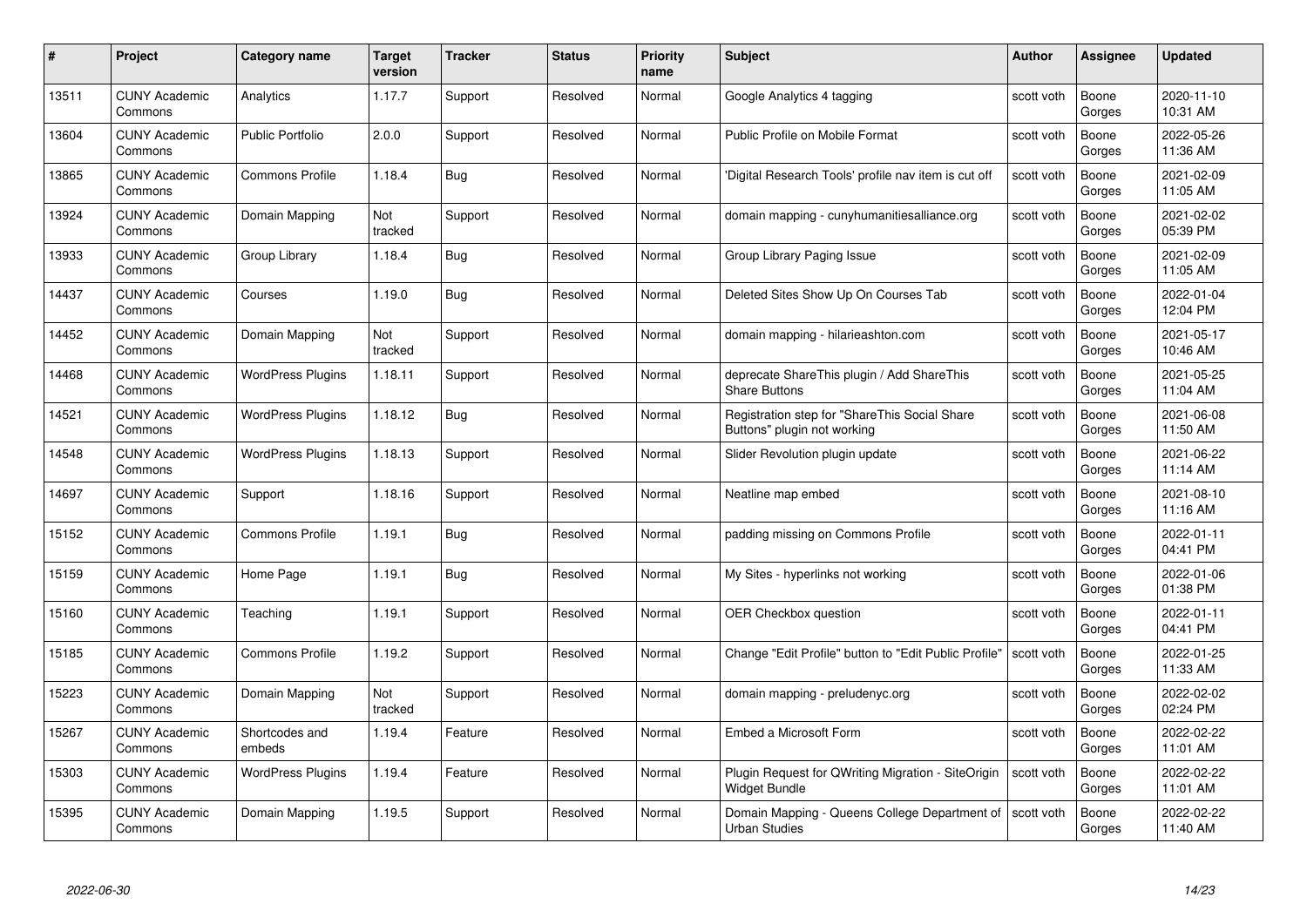| #     | Project                         | <b>Category name</b>        | Target<br>version | <b>Tracker</b> | <b>Status</b> | <b>Priority</b><br>name | <b>Subject</b>                                              | <b>Author</b> | <b>Assignee</b>   | <b>Updated</b>         |
|-------|---------------------------------|-----------------------------|-------------------|----------------|---------------|-------------------------|-------------------------------------------------------------|---------------|-------------------|------------------------|
| 15620 | <b>CUNY Academic</b><br>Commons | <b>WordPress Plugins</b>    | 1.19.6            | Support        | Resolved      | Normal                  | slider revolution plugin update                             | scott voth    | Boone<br>Gorges   | 2022-03-22<br>11:30 AM |
| 15626 | <b>CUNY Academic</b><br>Commons | Domain Mapping              | Not<br>tracked    | Support        | Resolved      | Normal                  | domain mapping - Jason tougaw                               | scott voth    | Boone<br>Gorges   | 2022-03-15<br>02:10 PM |
| 15687 | <b>CUNY Academic</b><br>Commons | WordPress - Media           | 1.19.7            | Feature        | Resolved      | Normal                  | Embed Microsoft Sway Content                                | scott voth    | Boone<br>Gorges   | 2022-04-12<br>11:31 AM |
| 15788 | <b>CUNY Academic</b><br>Commons | Home Page                   | 1.19.7            | Bug            | Resolved      | Normal                  | long site titles on home page                               | scott voth    | Boone<br>Gorges   | 2022-04-12<br>11:31 AM |
| 15830 | <b>CUNY Academic</b><br>Commons | WordPress (misc)            | 1.19.7            | Feature        | Resolved      | Normal                  | zeemaps embed                                               | scott voth    | Boone<br>Gorges   | 2022-04-12<br>11:31 AM |
| 15965 | <b>CUNY Academic</b><br>Commons | Domain Mapping              | Not<br>tracked    | Support        | Resolved      | Normal                  | Domain Mapping - Joseph van der Naald                       | scott voth    | Boone<br>Gorges   | 2022-04-29<br>04:06 PM |
| 16167 | <b>CUNY Academic</b><br>Commons | Domain Mapping              |                   | Bug            | Resolved      | Normal                  | qcurban.org/loading issue                                   | scott voth    | Boone<br>Gorges   | 2022-05-26<br>03:29 PM |
| 16170 | <b>CUNY Academic</b><br>Commons | Blogs (BuddyPress)          | 2.0.1             | Bug            | Resolved      | Normal                  | duplication of campus                                       | scott voth    | Boone<br>Gorges   | 2022-06-14<br>11:35 AM |
| 11671 | <b>CUNY Academic</b><br>Commons | Information<br>Architecture |                   | Design/UX      | Resolved      | Normal                  | Commons Home Page Access                                    | scott voth    | Chris Stein       | 2019-07-30<br>04:39 PM |
| 3531  | <b>CUNY Academic</b><br>Commons | Home Page                   | 1.7               | Feature        | Resolved      | Normal                  | Let Users Hover over Hero Slides to Stop<br>Animation       | scott voth    | Daniel Jones      | 2014-10-13<br>05:43 PM |
| 4019  | CUNY Academic<br>Commons        | <b>WordPress Themes</b>     | Not<br>tracked    | Support        | Resolved      | Normal                  | WP Site Display Issue                                       | scott voth    | Daniel Jones      | 2015-05-10<br>12:33 PM |
| 4143  | <b>CUNY Academic</b><br>Commons | <b>WordPress Themes</b>     | Not<br>tracked    | <b>Bug</b>     | Resolved      | Normal                  | Issues after Canvas Update - Help & Support /<br>Codex      | scott voth    | Daniel Jones      | 2015-08-10<br>02:44 PM |
| 4526  | <b>CUNY Academic</b><br>Commons | Homepage Slides             | 1.8.11            | <b>Bug</b>     | Resolved      | Normal                  | Mousing Over Hero Slide does not stop Animation             | scott voth    | Daniel Jones      | 2015-09-18<br>03:53 PM |
| 4713  | <b>CUNY Academic</b><br>Commons | <b>WordPress Themes</b>     | Not<br>tracked    | Support        | Resolved      | Normal                  | academia theme issues                                       | scott voth    | Daniel Jones      | 2016-01-26<br>04:53 PM |
| 1444  | <b>CUNY Academic</b><br>Commons | WordPress (misc)            | Future<br>release | Feature        | Resolved      | Normal                  | Plugin Request: Google Analytics For WordPress              | scott voth    | Dominic<br>Giglio | 2012-07-14<br>09:28 AM |
| 2080  | <b>CUNY Academic</b><br>Commons | WordPress (misc)            | 1.5.21            | Feature        | Resolved      | Normal                  | Upgrade Woo Canvas to Current Version (5.0) -<br>Responsive | scott voth    | Dominic<br>Giglio | 2014-03-12<br>01:42 PM |
| 2112  | <b>CUNY Academic</b><br>Commons | WordPress (misc)            | 1.4.5             | <b>Bug</b>     | Resolved      | Normal                  | Codex Slider getting a jquery error                         | scott voth    | Dominic<br>Giglio | 2012-09-18<br>06:38 PM |
| 2190  | <b>CUNY Academic</b><br>Commons | WordPress (misc)            | Not<br>tracked    | Support        | Resolved      | Normal                  | reset "dlbaker.commons.gc.cuny.edu"                         | scott voth    | Dominic<br>Giglio | 2012-11-14<br>03:59 PM |
| 2332  | CUNY Academic<br>Commons        | WordPress (misc)            | 1.4.20            | <b>Bug</b>     | Resolved      | Normal                  | Arras Theme Slider gets jquery error                        | scott voth    | Dominic<br>Giglio | 2013-03-01<br>07:55 PM |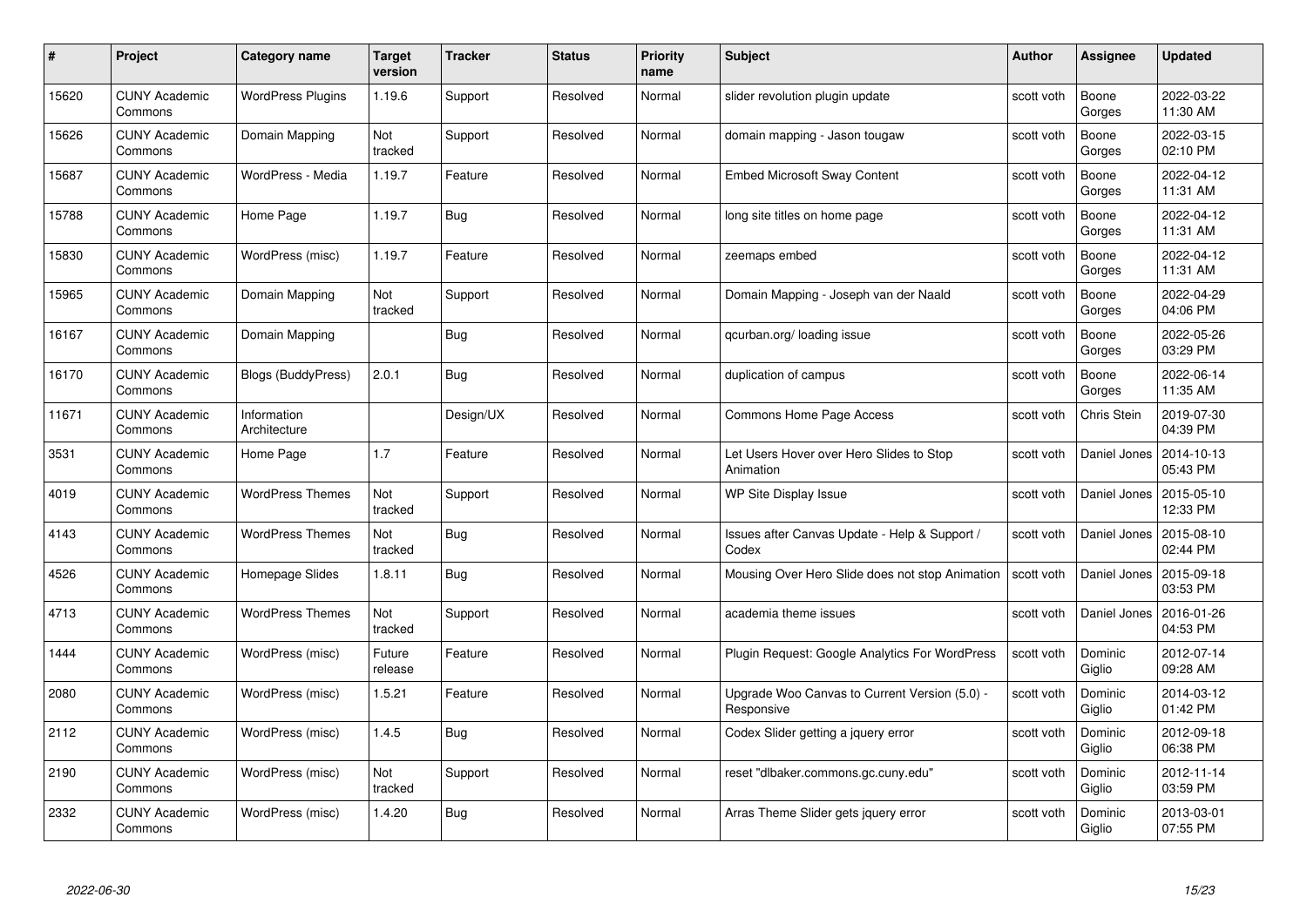| #     | Project                         | Category name                     | Target<br>version | <b>Tracker</b> | <b>Status</b> | <b>Priority</b><br>name | <b>Subject</b>                                                 | <b>Author</b> | <b>Assignee</b>   | <b>Updated</b>         |
|-------|---------------------------------|-----------------------------------|-------------------|----------------|---------------|-------------------------|----------------------------------------------------------------|---------------|-------------------|------------------------|
| 2982  | <b>CUNY Academic</b><br>Commons | <b>WordPress Themes</b>           | 1.5.21            | <b>Bug</b>     | Resolved      | Normal                  | Sliders are broken on Woo Canvas theme                         | scott voth    | Dominic<br>Giglio | 2014-03-12<br>01:41 PM |
| 10104 | <b>CUNY Academic</b><br>Commons | <b>WordPress Plugins</b>          | 1.13.8            | Support        | Resolved      | Normal                  | Plugin request - Advanced Custom Fields PRO                    | scott voth    | Fred Meyer        | 2018-08-29<br>05:39 PM |
| 10107 | <b>CUNY Academic</b><br>Commons | <b>WordPress Plugins</b>          | 1.13.8            | Support        | Resolved      | Normal                  | Plugin request - WP Featherlight                               | scott voth    | <b>Fred Meyer</b> | 2018-08-29<br>05:39 PM |
| 13312 | <b>CUNY Academic</b><br>Commons | <b>WordPress</b><br>(Permissions) | 1.18.8            | Support        | Resolved      | Normal                  | Site Header Issue Using Teaching Template                      | scott voth    | Jeremy Felt       | 2021-04-13<br>11:21 AM |
| 12246 | <b>CUNY Academic</b><br>Commons | Domain Mapping                    | Not<br>tracked    | Support        | Resolved      | Normal                  | domain mapping - Sam Neylon                                    | scott voth    | Lihua Wang        | 2020-01-06<br>10:55 AM |
| 12407 | <b>CUNY Academic</b><br>Commons | Domain Mapping                    | Not<br>tracked    | Support        | Resolved      | Normal                  | Domain Mapping - district15parproject.org                      | scott voth    | Lihua Wang        | 2020-02-14<br>10:38 AM |
| 592   | <b>CUNY Academic</b><br>Commons | WordPress (misc)                  | Not<br>tracked    | <b>Bug</b>     | Resolved      | Normal                  | Trouble adding new user to Blog                                | scott voth    | Matt Gold         | 2011-02-19<br>04:39 PM |
| 3067  | <b>CUNY Academic</b><br>Commons | <b>WordPress Themes</b>           |                   | Bug            | Resolved      | Normal                  | <b>Twenty Fourteen Theme Not Available</b>                     | scott voth    | Matt Gold         | 2014-02-22<br>11:35 AM |
| 3087  | <b>CUNY Academic</b><br>Commons |                                   | Not<br>tracked    | Support        | Resolved      | Normal                  | Purchase Snag It Software for Community<br><b>Facilitators</b> | scott voth    | Matt Gold         | 2016-01-26<br>05:13 PM |
| 3182  | <b>CUNY Academic</b><br>Commons | Domain Mapping                    | Not<br>tracked    | Support        | Resolved      | Normal                  | domain mapping request - muphyinstituteblog.org                | scott voth    | Matt Gold         | 2014-05-01<br>01:12 PM |
| 3551  | <b>CUNY Academic</b><br>Commons | Server                            | Not<br>tracked    | Bug            | Resolved      | Normal                  | Slow Response Time                                             | scott voth    | Matt Gold         | 2014-11-11<br>02:31 PM |
| 3635  | <b>CUNY Academic</b><br>Commons | Domain Mapping                    | Not<br>tracked    | Support        | Resolved      | Normal                  | Domain Mapping Request - Keith Miyake                          | scott voth    | Matt Gold         | 2014-11-10<br>08:15 PM |
| 3702  | <b>CUNY Academic</b><br>Commons | <b>WordPress Themes</b>           |                   | Support        | Resolved      | Normal                  | access the Old Paper Theme                                     | scott voth    | <b>Matt Gold</b>  | 2014-12-09<br>09:21 AM |
| 3713  | <b>CUNY Academic</b><br>Commons | Server                            |                   | Support        | Resolved      | Normal                  | Slow Response Time                                             | scott voth    | Matt Gold         | 2014-12-13<br>04:25 PM |
| 4571  | <b>CUNY Academic</b><br>Commons | Domain Mapping                    | Not<br>tracked    | Support        | Resolved      | Normal                  | Domain Mapping Request - Courtney Drayer                       | scott voth    | Matt Gold         | 2015-09-16<br>05:19 PM |
| 5846  | <b>CUNY Academic</b><br>Commons | Membership                        |                   | Support        | Resolved      | Normal                  | Add Undergraduate Member to the Commons                        | scott voth    | Matt Gold         | 2016-07-27<br>08:28 AM |
| 6135  | <b>CUNY Academic</b><br>Commons | Domain Mapping                    | Not<br>tracked    | Support        | Resolved      | Normal                  | domain mapping - Patrick Sweeney                               | scott voth    | <b>Matt Gold</b>  | 2016-10-12<br>11:41 AM |
| 6181  | <b>CUNY Academic</b><br>Commons | Membership                        |                   | Support        | Resolved      | Normal                  | Membership Request - Hunter Alum                               | scott voth    | Matt Gold         | 2016-10-10<br>06:43 PM |
| 10170 | CUNY Academic<br>Commons        | Non-CUNY sign up<br>codes         | Not<br>tracked    | Support        | Resolved      | Normal                  | Non CUNY Membership request                                    | scott voth    | <b>Matt Gold</b>  | 2018-08-17<br>02:28 PM |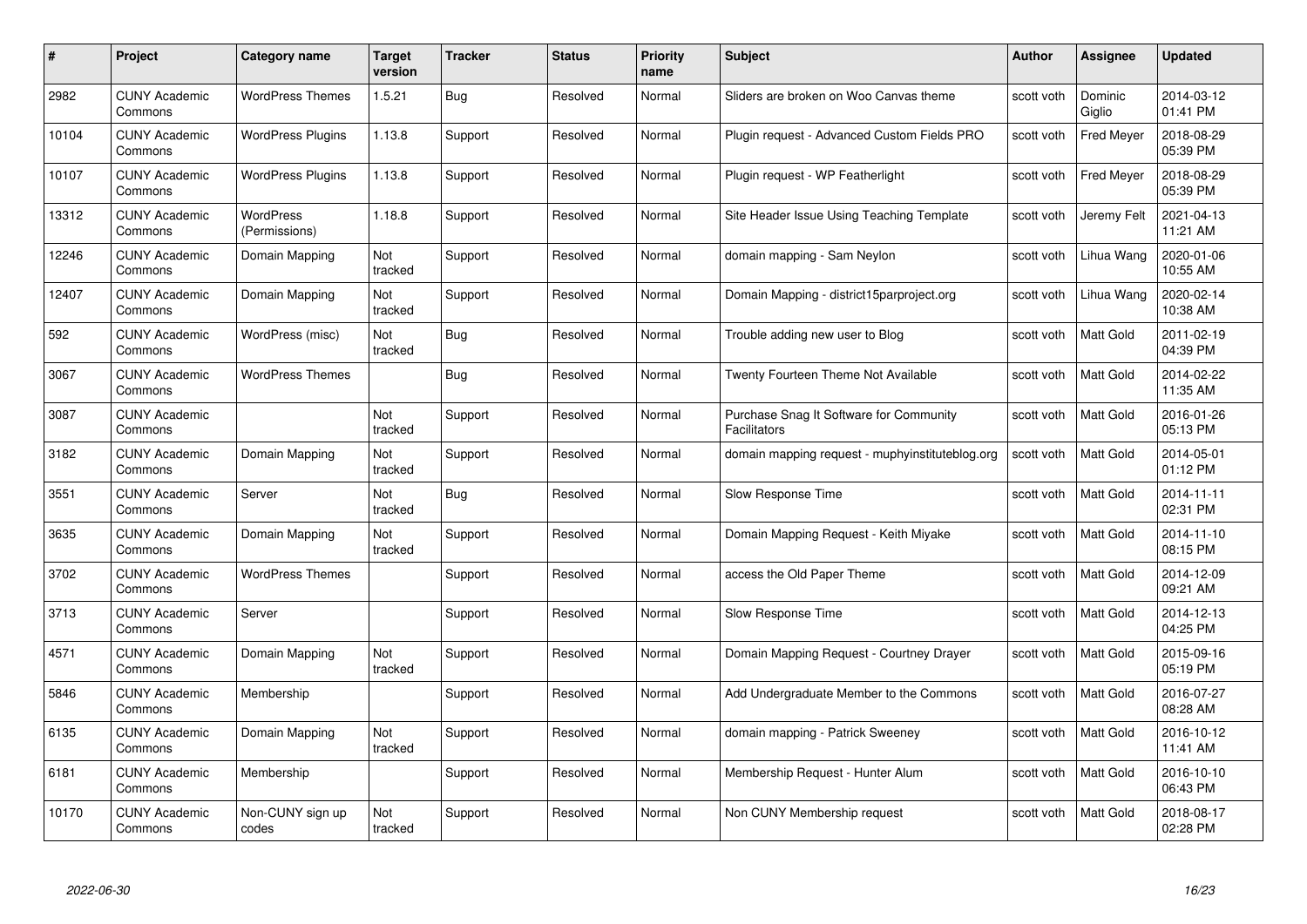| #     | Project                         | Category name                  | Target<br>version | <b>Tracker</b> | <b>Status</b> | <b>Priority</b><br>name | <b>Subject</b>                                                                          | <b>Author</b> | <b>Assignee</b>       | <b>Updated</b>         |
|-------|---------------------------------|--------------------------------|-------------------|----------------|---------------|-------------------------|-----------------------------------------------------------------------------------------|---------------|-----------------------|------------------------|
| 10180 | <b>CUNY Academic</b><br>Commons | Domain Mapping                 | 1.13.8            | Support        | Resolved      | Normal                  | domain mapping request - Kelle Cruz                                                     | scott voth    | <b>Matt Gold</b>      | 2018-08-29<br>03:23 PM |
| 10796 | <b>CUNY Academic</b><br>Commons | Domain Mapping                 | Not<br>tracked    | Support        | Resolved      | Normal                  | domain mapping request - BMCC OER                                                       | scott voth    | Matt Gold             | 2018-12-06<br>07:47 PM |
| 10860 | <b>CUNY Academic</b><br>Commons | Domain Mapping                 | Not<br>tracked    | Support        | Resolved      | Normal                  | domain mapping for Leah Feder                                                           | scott voth    | Matt Gold             | 2019-01-10<br>01:37 PM |
| 11591 | <b>CUNY Academic</b><br>Commons | Internal Tools and<br>Workflow | Not<br>tracked    | Support        | Resolved      | Normal                  | Get Licence for Camtasia                                                                | scott voth    | Matt Gold             | 2019-07-16<br>11:27 AM |
| 12236 | <b>CUNY Academic</b><br>Commons | Domain Mapping                 | Not<br>tracked    | Support        | Resolved      | Normal                  | domain mapping request - johnbrenkman.com                                               | scott voth    | <b>Matt Gold</b>      | 2019-12-27<br>09:32 AM |
| 12878 | <b>CUNY Academic</b><br>Commons | Domain Mapping                 | Not<br>tracked    | Support        | Resolved      | Normal                  | Domain Mapping request - Lidia Hernandez Tapia                                          | scott voth    | <b>Matt Gold</b>      | 2020-06-05<br>12:58 PM |
| 13004 | <b>CUNY Academic</b><br>Commons | Domain Mapping                 | Not<br>tracked    | <b>Bug</b>     | Resolved      | Normal                  | Domain Mapping request - Wole                                                           | scott voth    | Matt Gold             | 2020-07-07<br>12:02 PM |
| 13440 | <b>CUNY Academic</b><br>Commons | Domain Mapping                 | Not<br>tracked    | Support        | Resolved      | Normal                  | Domain mapping for morrisjustice.org                                                    | scott voth    | Matt Gold             | 2020-10-13<br>02:54 PM |
| 15253 | <b>CUNY Academic</b><br>Commons | Domain Mapping                 | Not<br>tracked    | Support        | Resolved      | Normal                  | domain mapping - segal film festival                                                    | scott voth    | <b>Matt Gold</b>      | 2022-02-04<br>11:29 AM |
| 16227 | <b>CUNY Academic</b><br>Commons | Domain Mapping                 | Not<br>tracked    | Support        | Resolved      | Normal                  | domain mapping - Sruthi Atmakur-Javdekar                                                | scott voth    | Matt Gold             | 2022-06-15<br>02:34 PM |
| 1173  | <b>CUNY Academic</b><br>Commons | Group Blogs                    | 1.17.0            | Support        | Resolved      | Normal                  | Avatars for group blogs should fall back on group<br>avatar, not admin user's           | scott voth    | Raymond<br>Hoh        | 2020-07-14<br>01:05 PM |
| 3522  | <b>CUNY Academic</b><br>Commons | My Commons                     | 1.7               | Bug            | Resolved      | Normal                  | 1.7 Testing - Delete button not working on My<br>Commons                                | scott voth    | Raymond<br><b>Hoh</b> | 2014-10-08<br>03:13 PM |
| 4419  | <b>CUNY Academic</b><br>Commons | <b>WordPress Plugins</b>       | 1.8.8             | Support        | Resolved      | Normal                  | Activate "WordPress Importer" by Default                                                | scott voth    | Raymond<br>Hoh        | 2015-08-11<br>08:29 PM |
| 4524  | <b>CUNY Academic</b><br>Commons | Events                         | 1.9               | Feature        | Resolved      | Normal                  | Create a iCal Feed for Events Calendar                                                  | scott voth    | Raymond<br>Hoh        | 2015-11-09<br>12:55 PM |
| 6184  | <b>CUNY Academic</b><br>Commons | commonsinabox.org              | Not<br>tracked    | Bug            | Resolved      | Normal                  | CBOX Confirm User Registration plugin                                                   | scott voth    | Raymond<br><b>Hoh</b> | 2018-09-12<br>01:50 PM |
| 6536  | <b>CUNY Academic</b><br>Commons | <b>Email Notifications</b>     | 1.10              | Bug            | Resolved      | Normal                  | HTML not rendering (Sunday, 12:30 - 1:15PM) -<br>Commons 1.10 Testing                   | scott voth    | Raymond<br><b>Hoh</b> | 2016-11-07<br>10:49 AM |
| 6542  | <b>CUNY Academic</b><br>Commons | Group Forums                   | 1.10              | Bug            | Resolved      | Normal                  | Embedded image's caption is not rendering -<br>Commons 1.10 testing                     | scott voth    | Raymond<br><b>Hoh</b> | 2016-11-01<br>10:59 AM |
| 9878  | <b>CUNY Academic</b><br>Commons | <b>WordPress Plugins</b>       | 1.13.3            | Support        | Resolved      | Normal                  | Popup Maker plugin problems                                                             | scott voth    | Raymond<br><b>Hoh</b> | 2018-06-06<br>10:44 AM |
| 10051 | <b>CUNY Academic</b><br>Commons | <b>Email Notifications</b>     | 1.13.8            | Bug            | Resolved      | Normal                  | Tweets and email notifications are not being<br>generated from posts on OpenAtCUNY site | scott voth    | Raymond<br>Hoh        | 2018-08-28<br>12:08 PM |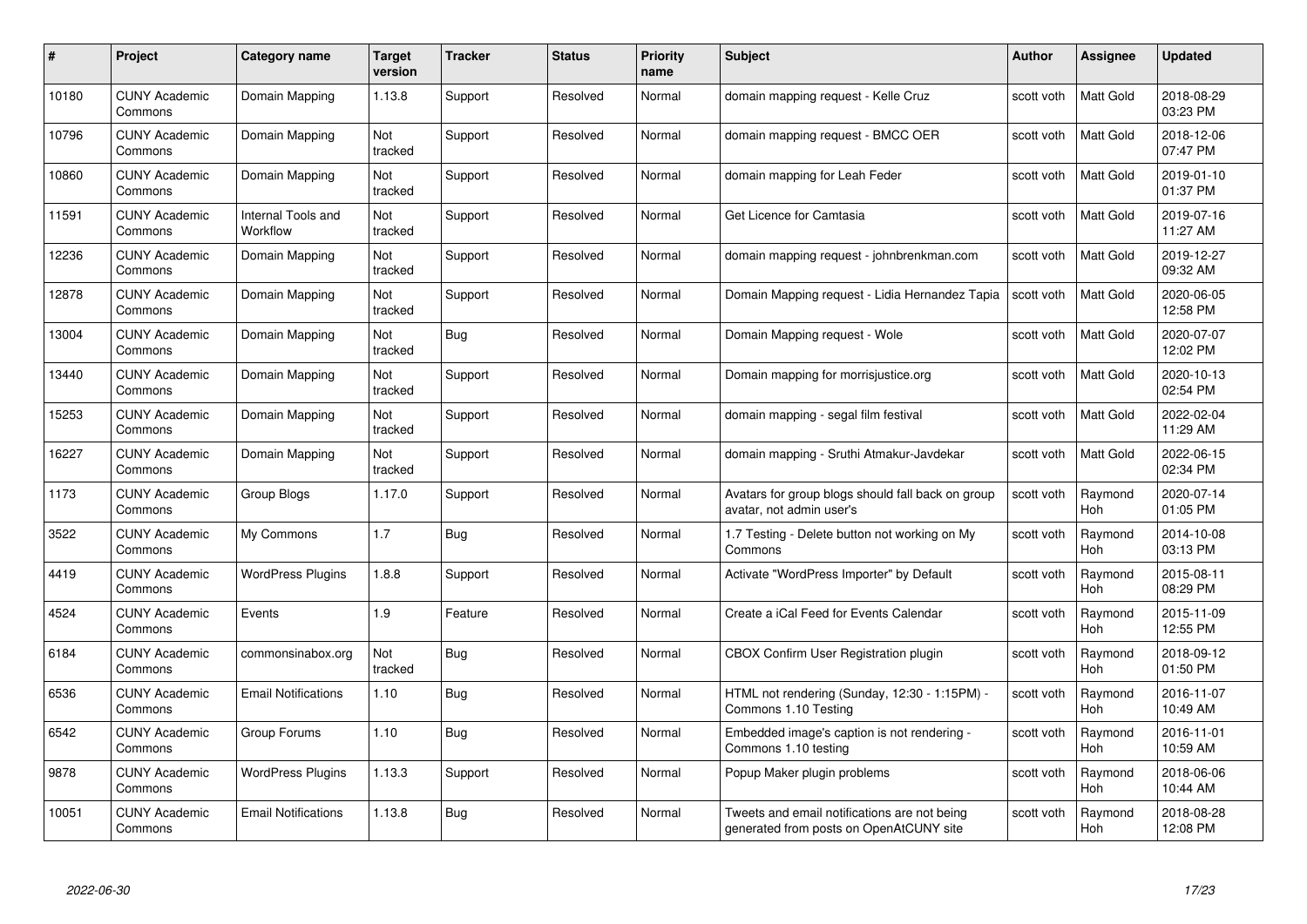| #     | Project                         | Category name            | Target<br>version | <b>Tracker</b> | <b>Status</b> | <b>Priority</b><br>name | <b>Subject</b>                                                              | <b>Author</b> | <b>Assignee</b>       | <b>Updated</b>         |
|-------|---------------------------------|--------------------------|-------------------|----------------|---------------|-------------------------|-----------------------------------------------------------------------------|---------------|-----------------------|------------------------|
| 10792 | <b>CUNY Academic</b><br>Commons | <b>WordPress Plugins</b> | 1.14.2            | Support        | Resolved      | Normal                  | sexgenlabs site - Elementor + Glossary + creative<br>commons license widget | scott voth    | Raymond<br><b>Hoh</b> | 2018-12-11<br>11:14 AM |
| 11036 | <b>CUNY Academic</b><br>Commons | <b>WordPress Plugins</b> | 1.14.6            | Feature        | Resolved      | Normal                  | Voicethread embed support                                                   | scott voth    | Raymond<br>Hoh        | 2019-02-12<br>11:28 AM |
| 11037 | <b>CUNY Academic</b><br>Commons | <b>WordPress Plugins</b> | 1.14.6            | Feature        | Resolved      | Normal                  | Padlet embeds                                                               | scott voth    | Raymond<br>Hoh        | 2019-02-12<br>11:28 AM |
| 11038 | <b>CUNY Academic</b><br>Commons | <b>WordPress Plugins</b> | 1.14.6            | Feature        | Resolved      | Normal                  | Sutori question                                                             | scott voth    | Raymond<br><b>Hoh</b> | 2019-02-12<br>11:28 AM |
| 11135 | <b>CUNY Academic</b><br>Commons | WordPress (misc)         | 1.14.7            | Support        | Resolved      | Normal                  | Add Handler for Piktochart                                                  | scott voth    | Raymond<br>Hoh        | 2019-02-26<br>02:04 PM |
| 11500 | <b>CUNY Academic</b><br>Commons | Onboarding               | 1.15.4            | Support        | Resolved      | Normal                  | Fix Outdated content and links on intro page                                | scott voth    | Raymond<br>Hoh        | 2019-06-25<br>04:22 PM |
| 11506 | <b>CUNY Academic</b><br>Commons | Homepage Slides          | 1.15.5            | <b>Bug</b>     | Resolved      | Normal                  | Home Page Slideshow - blank slide                                           | scott voth    | Raymond<br>Hoh        | 2019-07-09<br>02:33 PM |
| 11629 | <b>CUNY Academic</b><br>Commons | Domain Mapping           | Not<br>tracked    | Support        | Resolved      | Normal                  | domain mapping request                                                      | scott voth    | Raymond<br><b>Hoh</b> | 2019-07-17<br>10:22 AM |
| 11632 | <b>CUNY Academic</b><br>Commons | Domain Mapping           | Not<br>tracked    | Support        | Resolved      | Normal                  | domain mapping request mckinniburg.com                                      | scott voth    | Raymond<br><b>Hoh</b> | 2019-07-17<br>10:22 AM |
| 11985 | <b>CUNY Academic</b><br>Commons | Onboarding               | 1.15.12           | Support        | Resolved      | Normal                  | Add "Take the Tour" link to Intro page                                      | scott voth    | Raymond<br><b>Hoh</b> | 2019-10-22<br>11:54 AM |
| 12671 | <b>CUNY Academic</b><br>Commons | <b>WordPress Plugins</b> | 1.16.10           | Bug            | Resolved      | Normal                  | Creative Commons License Not Available With<br><b>Block Editor</b>          | scott voth    | Raymond<br>Hoh        | 2020-04-28<br>11:03 AM |
| 13379 | <b>CUNY Academic</b><br>Commons | Domain Mapping           | Not<br>tracked    | Support        | Resolved      | Normal                  | Commenting issue with Mapped Domain (Using<br>Jetpack)                      | scott voth    | Raymond<br><b>Hoh</b> | 2020-10-13<br>10:02 AM |
| 13409 | <b>CUNY Academic</b><br>Commons | <b>WordPress Plugins</b> | Not<br>tracked    | Support        | Resolved      | Normal                  | Jetpack Warnings                                                            | scott voth    | Raymond<br>Hoh        | 2020-10-13<br>10:47 AM |
| 13499 | <b>CUNY Academic</b><br>Commons | Groups (misc)            | 1.17.7            | <b>Bug</b>     | Resolved      | Normal                  | Student repeatedly loses membership to private<br>class group               | scott voth    | Raymond<br><b>Hoh</b> | 2020-11-10<br>10:31 AM |
| 13978 | <b>CUNY Academic</b><br>Commons | Accessibility            | 1.18.5            | Support        | Resolved      | Normal                  | WAVE tool throwing language missing or invalid                              | scott voth    | Raymond<br><b>Hoh</b> | 2021-02-23<br>11:06 AM |
| 14817 | <b>CUNY Academic</b><br>Commons | Group Forums             | 1.18.20           | Feature        | Resolved      | Normal                  | Embed a Commons Group forum to a Site page                                  | scott voth    | Raymond<br><b>Hoh</b> | 2021-10-12<br>11:13 AM |
| 15507 | <b>CUNY Academic</b><br>Commons | Commons In A Box         | Not<br>tracked    | Support        | Resolved      | Normal                  | CBOX                                                                        | scott voth    | Raymond<br><b>Hoh</b> | 2022-03-02<br>02:02 PM |
| 15833 | <b>CUNY Academic</b><br>Commons | Domain Mapping           | 1.19.7            | Support        | Resolved      | Normal                  | <b>Block Editor Preview in Chrome</b>                                       | scott voth    | Raymond<br><b>Hoh</b> | 2022-04-07<br>06:05 PM |
| 16168 | CUNY Academic<br>Commons        | <b>WordPress Plugins</b> | 2.0.1             | Support        | Resolved      | Normal                  | problem with short docs site                                                | scott voth    | Raymond<br>Hoh        | 2022-05-26<br>05:33 PM |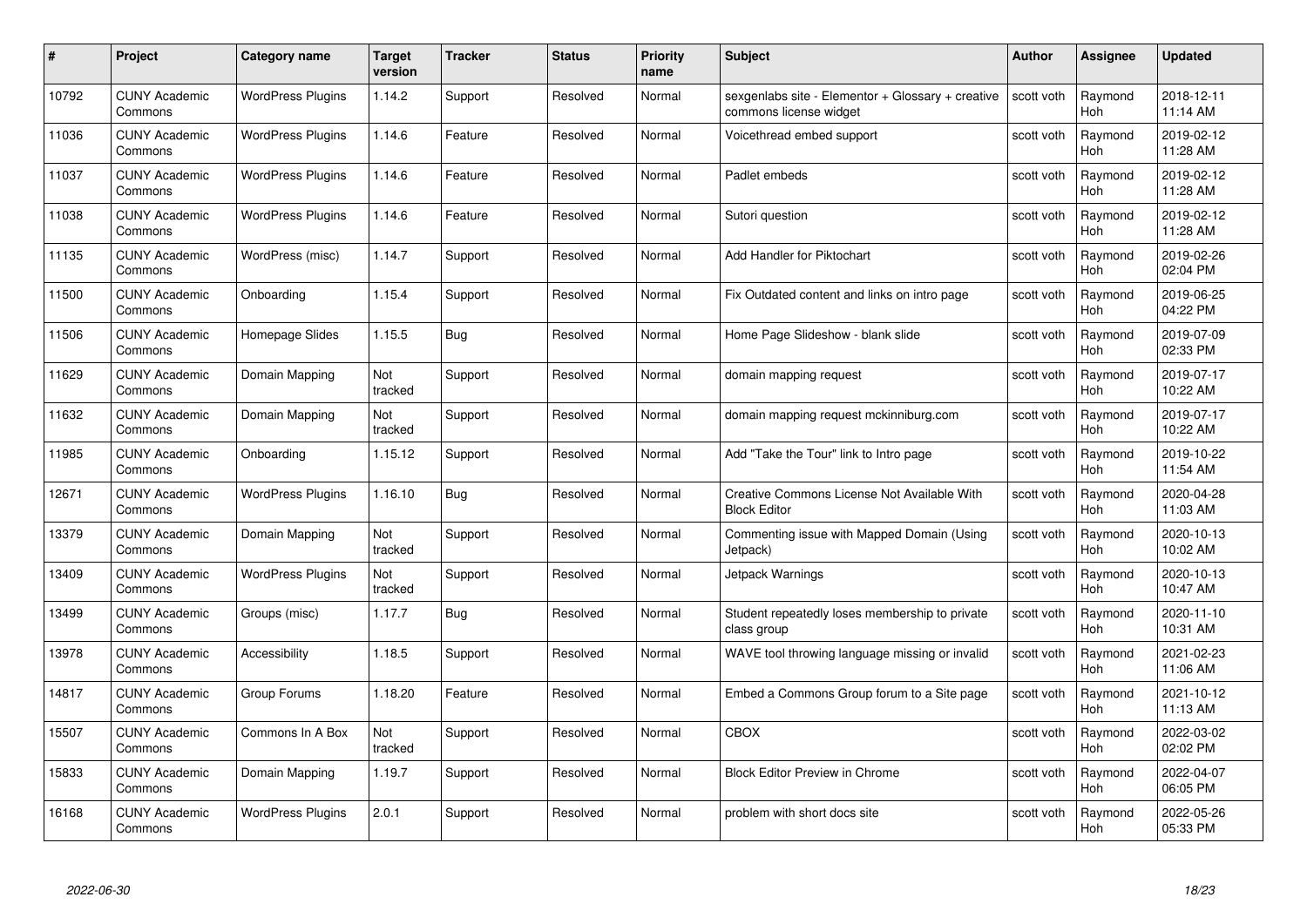| #     | Project                         | <b>Category name</b>     | Target<br>version | <b>Tracker</b> | <b>Status</b> | <b>Priority</b><br>name | <b>Subject</b>                                                                | <b>Author</b> | <b>Assignee</b>       | <b>Updated</b>         |
|-------|---------------------------------|--------------------------|-------------------|----------------|---------------|-------------------------|-------------------------------------------------------------------------------|---------------|-----------------------|------------------------|
| 16276 | <b>CUNY Academic</b><br>Commons | <b>WordPress Plugins</b> | Not<br>tracked    | Support        | Resolved      | Normal                  | TablePress Auto Load Plugin Not Working                                       | scott voth    | Raymond<br><b>Hoh</b> | 2022-06-22<br>03:05 AM |
| 16316 | <b>CUNY Academic</b><br>Commons | Domain Mapping           | Not<br>tracked    | Support        | Resolved      | Normal                  | remove domain mapping for gcurban.org                                         | scott voth    | Raymond<br><b>Hoh</b> | 2022-06-29<br>03:39 PM |
| 15151 | <b>CUNY Academic</b><br>Commons | Design                   | 1.19.7            | Support        | Resolved      | Normal                  | Commons Main Navigation does not show which<br>tab you are on                 | scott voth    | Sara<br>Cannon        | 2022-04-12<br>11:31 AM |
| 15808 | <b>CUNY Academic</b><br>Commons | Home Page                | 1.19.7            | Bug            | Resolved      | Normal                  | Home Page "About" Dropdown                                                    | scott voth    | Sara<br>Cannon        | 2022-04-12<br>11:31 AM |
| 3604  | CUNY Academic<br>Commons        | cuny.is                  |                   | Support        | Resolved      | Normal                  | LLJournal CUNY.IS request                                                     | scott voth    | Sarah<br>Morgano      | 2014-10-26<br>05:47 PM |
| 6110  | <b>CUNY Academic</b><br>Commons | cuny.is                  |                   | Support        | Resolved      | Normal                  | cuny.is Request                                                               | scott voth    | Sarah<br>Morgano      | 2016-10-03<br>03:03 AM |
| 573   | <b>CUNY Academic</b><br>Commons | WordPress (misc)         |                   | Support        | Resolved      | Normal                  | Vimeo Plus                                                                    | scott voth    | scott voth            | 2011-02-13<br>12:03 PM |
| 594   | <b>CUNY Academic</b><br>Commons | WordPress (misc)         | Not<br>tracked    | Feature        | Resolved      | Normal                  | Add more meaningful error messages when<br>adding users to blogs doesn't work | scott voth    | scott voth            | 2012-01-02<br>09:51 PM |
| 737   | <b>CUNY Academic</b><br>Commons | WordPress (misc)         |                   | Feature        | Resolved      | Normal                  | Add Explanation of "Sort & Shuffle" to Atahualpa<br>Codex documentation       | scott voth    | scott voth            | 2011-06-05<br>10:39 AM |
| 3478  | <b>CUNY Academic</b><br>Commons | Domain Mapping           | 1.7.2             | Feature        | Resolved      | Normal                  | Google Analytics and Mapped Domains                                           | scott voth    | scott voth            | 2014-11-02<br>09:43 AM |
| 3603  | CUNY Academic<br>Commons        | Domain Mapping           | Not<br>tracked    | Support        | Resolved      | Normal                  | Domain Mapping Request - CERG                                                 | scott voth    | scott voth            | 2014-11-19<br>04:28 PM |
| 3931  | <b>CUNY Academic</b><br>Commons | Groups (misc)            | Not<br>tracked    | Support        | Resolved      | Normal                  | "WordPress Help" Avatar                                                       | scott voth    | scott voth            | 2015-03-19<br>09:41 PM |
| 4365  | <b>CUNY Academic</b><br>Commons | Homepage Slides          | Not<br>tracked    | Support        | Resolved      | Normal                  | Lost Access to Create Hero Slides                                             | scott voth    | scott voth            | 2016-03-09<br>06:18 PM |
| 4842  | <b>CUNY Academic</b><br>Commons | Homepage Slides          |                   | Support        | Resolved      | Normal                  | Lost Access to Create Hero Slides                                             | scott voth    | scott voth            | 2015-10-31<br>03:17 PM |
| 5096  | <b>CUNY Academic</b><br>Commons | Domain Mapping           | Not<br>tracked    | Support        | Resolved      | Normal                  | Domain Mapping Request: Lauren Spradlin                                       | scott voth    | scott voth            | 2020-01-21<br>07:30 PM |
| 5311  | <b>CUNY Academic</b><br>Commons |                          | Not<br>tracked    | Support        | Resolved      | Normal                  | <b>CUNY SLA Lab collaboration</b>                                             | scott voth    | scott voth            | 2016-10-11<br>08:48 PM |
| 5344  | <b>CUNY Academic</b><br>Commons | Domain Mapping           | Not<br>tracked    | Support        | Resolved      | Normal                  | Domain Mapping Request - Bijan Kimiagar                                       | scott voth    | scott voth            | 2016-03-31<br>10:52 PM |
| 5511  | <b>CUNY Academic</b><br>Commons | Domain Mapping           | Not<br>tracked    | Support        | Resolved      | Normal                  | Domain Mapping Request - Artem Altman                                         | scott voth    | scott voth            | 2016-06-16<br>09:46 PM |
| 6512  | CUNY Academic<br>Commons        | Homepage Slides          | Not<br>tracked    | Support        | Resolved      | Normal                  | Lost permissions to Create Hero slides                                        | scott voth    | scott voth            | 2016-10-27<br>11:00 PM |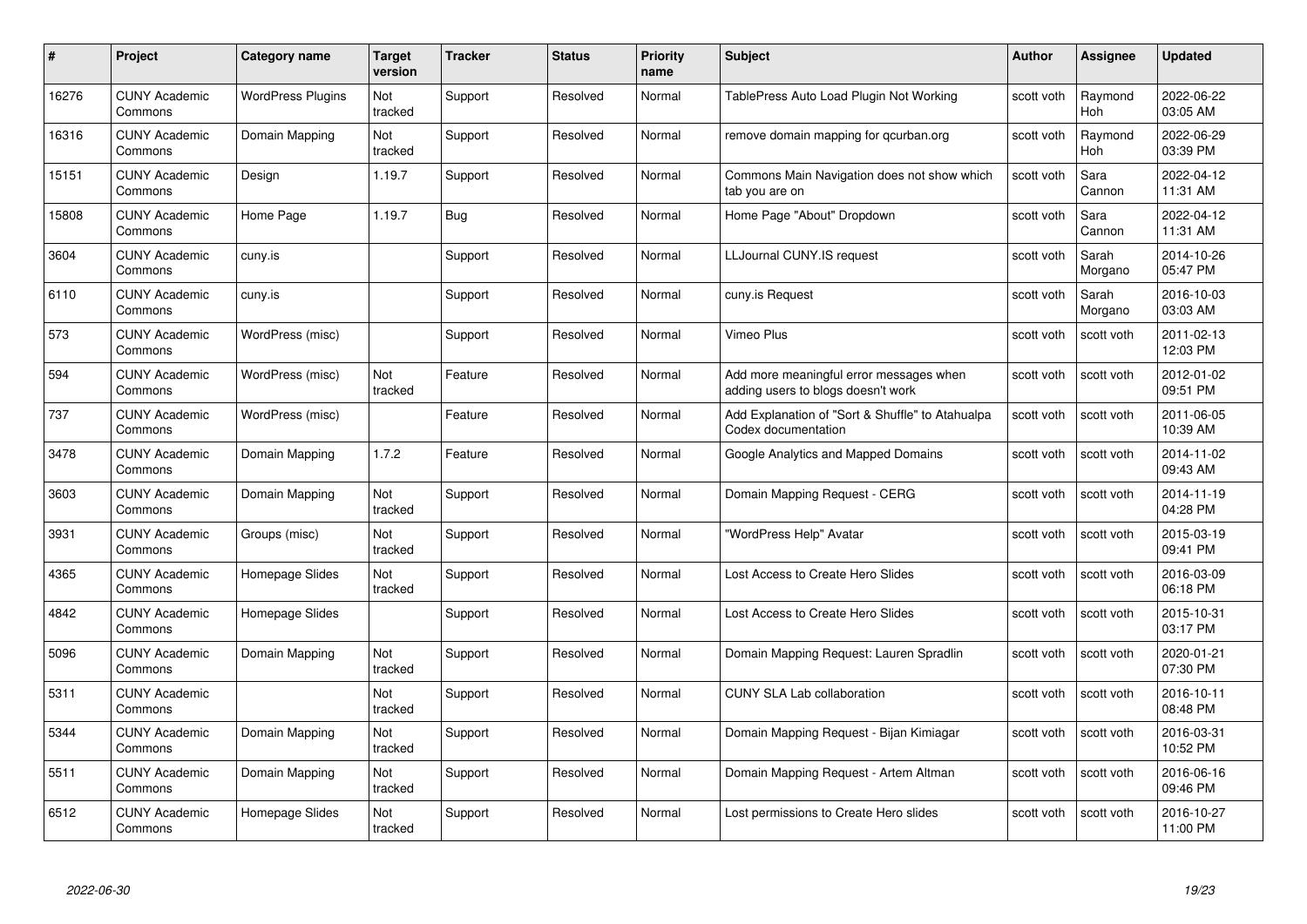| #     | Project                         | <b>Category name</b> | Target<br>version     | <b>Tracker</b> | <b>Status</b> | <b>Priority</b><br>name | <b>Subject</b>                                                                         | <b>Author</b> | <b>Assignee</b>   | <b>Updated</b>         |
|-------|---------------------------------|----------------------|-----------------------|----------------|---------------|-------------------------|----------------------------------------------------------------------------------------|---------------|-------------------|------------------------|
| 6515  | <b>CUNY Academic</b><br>Commons | Homepage Slides      |                       | <b>Bug</b>     | Resolved      | Normal                  | Gallery Posts (i.e. Hero slides) are Not Working                                       | scott voth    | scott voth        | 2019-09-23<br>03:01 PM |
| 8589  | <b>CUNY Academic</b><br>Commons | Homepage Slides      | Not<br>tracked        | Support        | Resolved      | Normal                  | lost privileges to create hero slide                                                   | scott voth    | scott voth        | 2017-08-28<br>03:16 PM |
| 9750  | <b>CUNY Academic</b><br>Commons | Analytics            | Not<br>tracked        | Support        | Resolved      | Normal                  | MESTC - arabstages.org - google analytics have<br>stopped working after last release   | scott voth    | scott voth        | 2018-05-11<br>09:34 AM |
| 9837  | <b>CUNY Academic</b><br>Commons | Homepage Slides      | Not<br>tracked        | Support        | Resolved      | Normal                  | Lost access to create hero slides                                                      | scott voth    | scott voth        | 2018-05-25<br>10:57 AM |
| 11495 | <b>CUNY Academic</b><br>Commons | Documentation        | <b>Not</b><br>tracked | Documentation  | Resolved      | Normal                  | New Member Intro Page                                                                  | scott voth    | scott voth        | 2020-05-14<br>01:12 PM |
| 11974 | <b>CUNY Academic</b><br>Commons | Documentation        |                       | Feature        | Resolved      | Normal                  | Help tracking down documentation on JetPack                                            | scott voth    | scott voth        | 2019-10-12<br>01:08 PM |
| 12842 | <b>CUNY Academic</b><br>Commons | Homepage Slides      | Not<br>tracked        | Support        | Resolved      | Normal                  | Lost Permissions to add Hero Slides                                                    | scott voth    | scott voth        | 2020-05-21<br>01:11 PM |
| 1310  | <b>CUNY Academic</b><br>Commons | WordPress (misc)     | 1.3                   | Feature        | Resolved      | Low                     | Zotpress                                                                               | scott voth    |                   | 2011-12-08<br>07:08 PM |
| 528   | <b>CUNY Academic</b><br>Commons | BuddyPress (misc)    | 1.2                   | Bug            | Resolved      | Low                     | Delete pages using new BP "wiki" plugin?                                               | scott voth    | Boone<br>Gorges   | 2011-03-25<br>11:13 AM |
| 535   | <b>CUNY Academic</b><br>Commons | WordPress (misc)     | 1.1.10                | Bug            | Resolved      | Low                     | Unable to Activate "Apture" Plugin on new blog                                         | scott voth    | Boone<br>Gorges   | 2011-03-08<br>08:45 PM |
| 2581  | <b>CUNY Academic</b><br>Commons | WordPress (misc)     | 1.6.3                 | <b>Bug</b>     | Resolved      | Low                     | <b>Blog Deleted?</b>                                                                   | scott voth    | Boone<br>Gorges   | 2014-05-12<br>02:46 PM |
| 1257  | <b>CUNY Academic</b><br>Commons | BuddyPress (misc)    | 1.4                   | Bug            | Resolved      | Low                     | Next Page Navigation missing at bottom of page<br>when looking at Group Members        | scott voth    | Dominic<br>Giglio | 2012-03-12<br>02:55 PM |
| 536   | <b>CUNY Academic</b><br>Commons | WordPress (misc)     | Not<br>tracked        | Feature        | Resolved      | Low                     | Generate statistics on themes used by Commons<br>bloggers                              | scott voth    | Matt Gold         | 2011-02-20<br>12:44 PM |
| 1656  | <b>CUNY Academic</b><br>Commons | WordPress (misc)     | 1.3.10                | Bug            | Rejected      | High                    | WordTube Player Still Doesn't Play SWF Files                                           | scott voth    | Boone<br>Gorges   | 2012-03-29<br>07:59 PM |
| 2337  | CUNY Academic<br>Commons        | commonsinabox.org    | Not<br>tracked        | Bug            | Rejected      | High                    | commonsinabox.org - notifications                                                      | scott voth    | Boone<br>Gorges   | 2012-12-12<br>01:43 PM |
| 4631  | <b>CUNY Academic</b><br>Commons | WordPress (misc)     | Not<br>tracked        | <b>Bug</b>     | Rejected      | High                    | caching/ssl issues ??                                                                  | scott voth    | Boone<br>Gorges   | 2016-01-26<br>10:35 AM |
| 1343  | <b>CUNY Academic</b><br>Commons | BuddyPress (misc)    |                       | Bug            | Rejected      | Normal                  | Display issue on Front Page - Hero slide<br>description overlaying the top left corner | scott voth    |                   | 2011-12-08<br>07:06 PM |
| 3446  | <b>CUNY Academic</b><br>Commons | Domain Mapping       |                       | Support        | Rejected      | Normal                  | bkpublicscholars.org Domain Mapping Request<br>not working?                            | scott voth    |                   | 2014-09-05<br>09:39 AM |
| 3549  | CUNY Academic<br>Commons        | commonsinabox.org    | Not<br>tracked        | Support        | Rejected      | Normal                  | Spam on CBOX.org                                                                       | scott voth    |                   | 2014-10-15<br>12:10 AM |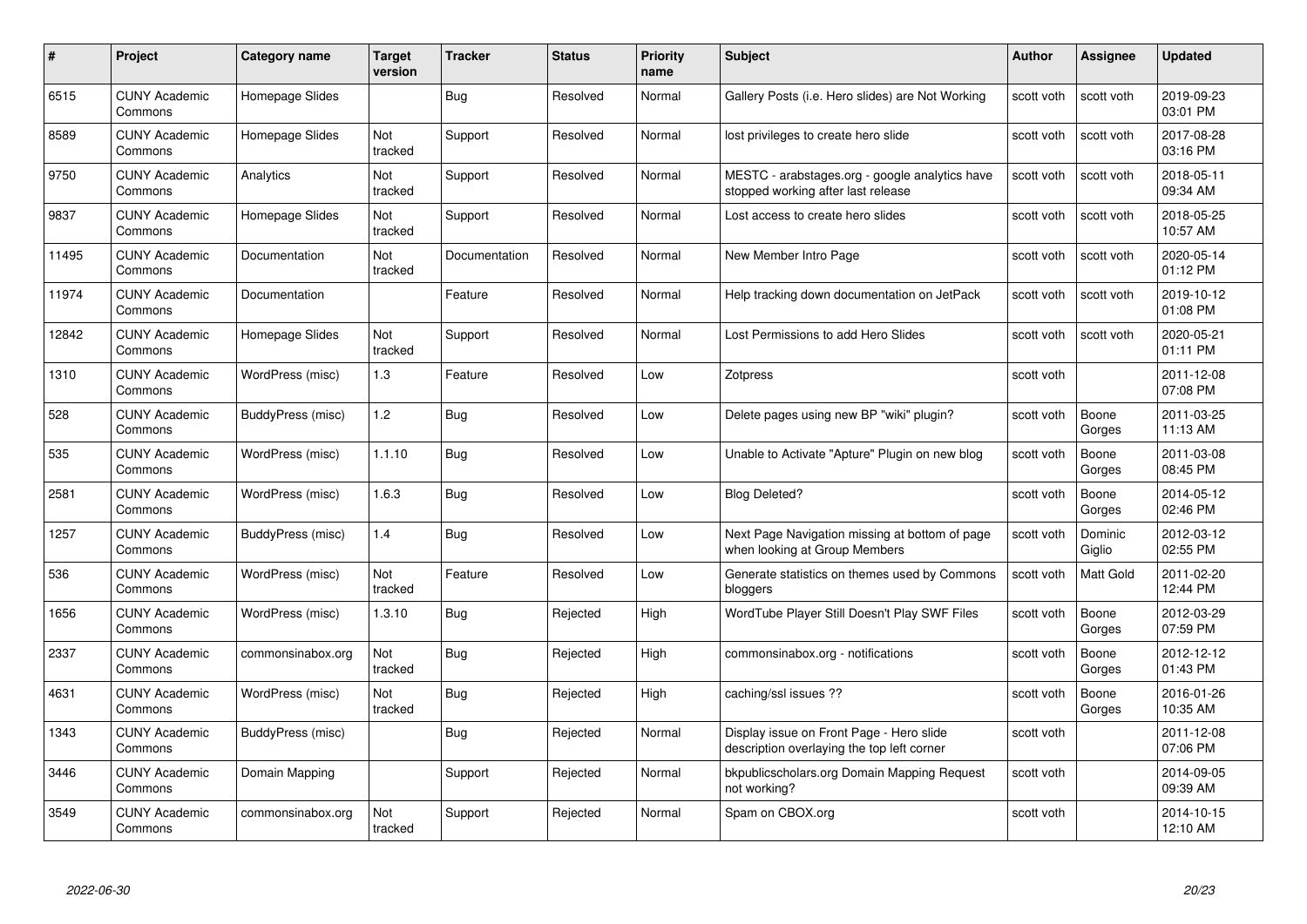| #     | Project                         | <b>Category name</b>       | Target<br>version | <b>Tracker</b> | <b>Status</b> | <b>Priority</b><br>name | <b>Subject</b>                                                           | <b>Author</b> | <b>Assignee</b> | <b>Updated</b>         |
|-------|---------------------------------|----------------------------|-------------------|----------------|---------------|-------------------------|--------------------------------------------------------------------------|---------------|-----------------|------------------------|
| 4424  | <b>CUNY Academic</b><br>Commons | Server                     |                   | Bug            | Rejected      | Normal                  | Slow Response Time                                                       | scott voth    |                 | 2015-08-12<br>09:46 AM |
| 9776  | <b>CUNY Academic</b><br>Commons | <b>WordPress Themes</b>    |                   | Support        | Rejected      | Normal                  | Theme Request - Pilot Fish                                               | scott voth    |                 | 2018-05-17<br>02:36 PM |
| 10528 | <b>CUNY Academic</b><br>Commons | Domain Mapping             |                   | Support        | Rejected      | Normal                  | domain Mapping request for Kelly Josephs Baker                           | scott voth    |                 | 2018-10-15<br>11:20 AM |
| 10679 | <b>CUNY Academic</b><br>Commons | Server                     |                   | <b>Bug</b>     | Rejected      | Normal                  | Site response time                                                       | scott voth    |                 | 2018-11-08<br>05:43 PM |
| 11394 | CUNY Academic<br>Commons        |                            |                   | Design/UX      | Rejected      | Normal                  | Help Hyperlink and Help homepage                                         | scott voth    |                 | 2019-05-17<br>03:45 PM |
| 11532 | <b>CUNY Academic</b><br>Commons | About page                 |                   | Bug            | Rejected      | Normal                  | About >> Contact Us sub-tab on homepage                                  | scott voth    |                 | 2019-06-16<br>12:04 AM |
| 515   | <b>CUNY Academic</b><br>Commons | BuddyPress (misc)          | 1.2               | Feature        | Rejected      | Normal                  | TOC, Tags and a Tag Cloud for new BP "wiki-like"<br>plugin               | scott voth    | Boone<br>Gorges | 2011-02-11<br>05:47 PM |
| 529   | <b>CUNY Academic</b><br>Commons | BuddyPress (misc)          | 1.2               | Feature        | Rejected      | Normal                  | Paste Plain Text icon not working in BP "wiki"<br>plugin                 | scott voth    | Boone<br>Gorges | 2011-02-18<br>01:25 PM |
| 530   | <b>CUNY Academic</b><br>Commons | BuddyPress (misc)          | 1.3               | Feature        | Rejected      | Normal                  | Automatically generated Page urls for new BP wiki   scott voth<br>plugin |               | Boone<br>Gorges | 2011-02-11<br>05:50 PM |
| 1947  | <b>CUNY Academic</b><br>Commons | WordPress (misc)           | 1.3.15            | Bug            | Rejected      | Normal                  | Inline Google Docs - SSL required                                        | scott voth    | Boone<br>Gorges | 2012-06-25<br>09:12 AM |
| 1948  | CUNY Academic<br>Commons        | WordPress (misc)           | 1.3.15            | Bug            | Rejected      | Normal                  | Verite Timeline plugin                                                   | scott voth    | Boone<br>Gorges | 2012-06-25<br>09:10 AM |
| 2056  | <b>CUNY Academic</b><br>Commons | Wiki                       |                   | <b>Bug</b>     | Rejected      | Normal                  | MediaWiki - Embedding Video Functionality<br>Seems Broken                | scott voth    | Boone<br>Gorges | 2016-05-31<br>12:16 PM |
| 3120  | <b>CUNY Academic</b><br>Commons | Domain Mapping             | Not<br>tracked    | Support        | Rejected      | Normal                  | Domain Mapping Request from Paul Julian Smith                            | scott voth    | Boone<br>Gorges | 2016-01-26<br>12:41 AM |
| 3198  | <b>CUNY Academic</b><br>Commons | <b>WordPress Plugins</b>   |                   | Support        | Rejected      | Normal                  | Revolution Slider plugin gets error when creating<br>"lavers'            | scott voth    | Boone<br>Gorges | 2014-05-21<br>09:57 PM |
| 3395  | <b>CUNY Academic</b><br>Commons | <b>Email Notifications</b> | Not<br>tracked    | <b>Bug</b>     | Rejected      | Normal                  | email notification not received                                          | scott voth    | Boone<br>Gorges | 2016-01-26<br>12:05 PM |
| 3500  | <b>CUNY Academic</b><br>Commons | WordPress (misc)           |                   | Support        | Rejected      | Normal                  | Invitation to Join Site Unsuccessful?                                    | scott voth    | Boone<br>Gorges | 2014-09-28<br>01:28 PM |
| 4841  | <b>CUNY Academic</b><br>Commons | Design                     | Future<br>release | <b>Bug</b>     | Rejected      | Normal                  | Font style on "Friends" Page seems different                             | scott voth    | Boone<br>Gorges | 2015-11-03<br>07:40 AM |
| 5493  | <b>CUNY Academic</b><br>Commons | <b>WordPress Plugins</b>   |                   | <b>Bug</b>     | Rejected      | Normal                  | Plugin Request - WP Data Tables                                          | scott voth    | Boone<br>Gorges | 2016-04-27<br>02:55 PM |
| 6905  | CUNY Academic<br>Commons        | Domain Mapping             | Not<br>tracked    | Support        | Rejected      | Normal                  | domain mapping - Approaching Dance conference                            | scott voth    | Boone<br>Gorges | 2017-11-15<br>11:09 AM |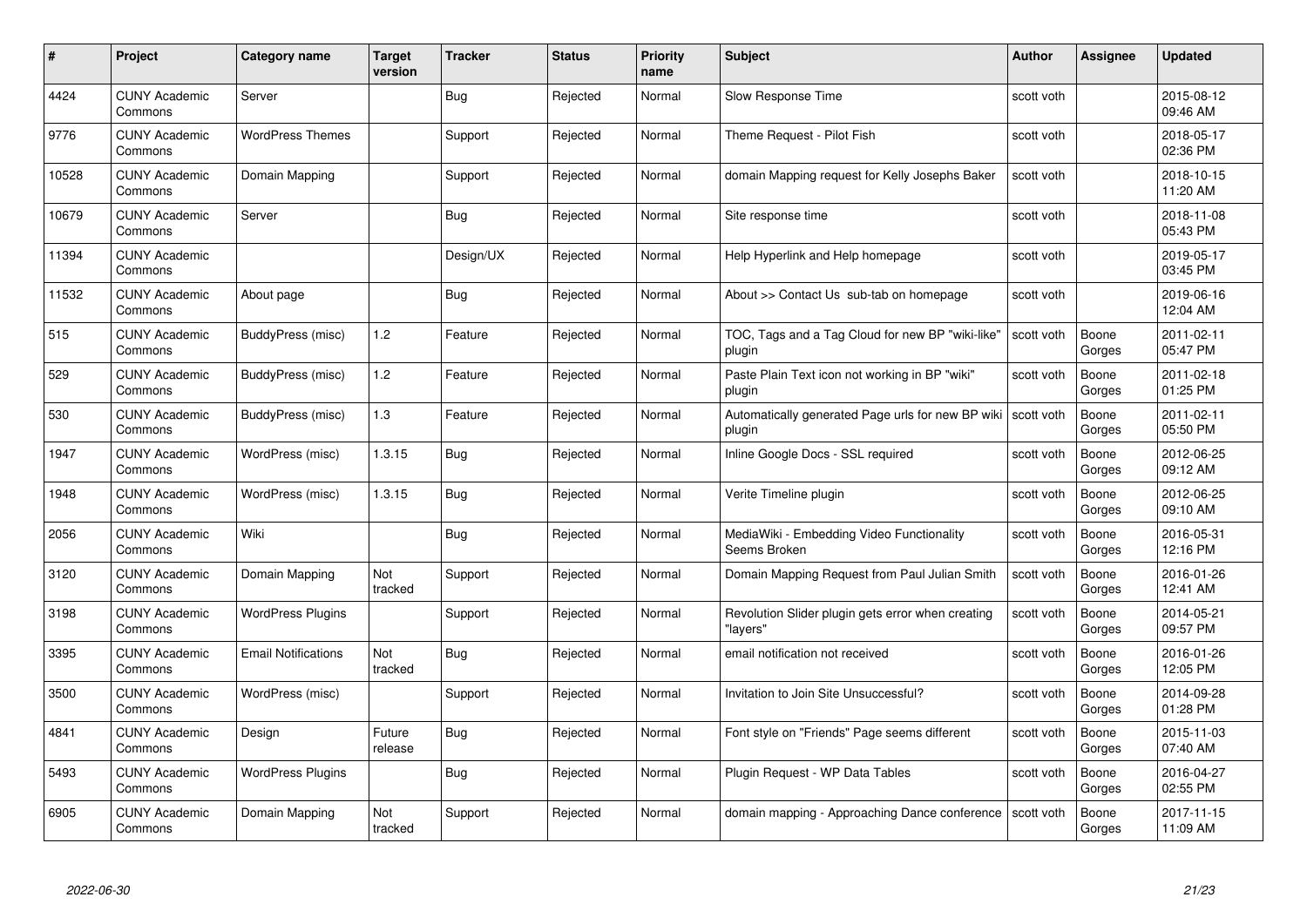| #     | Project                         | <b>Category name</b>     | Target<br>version | <b>Tracker</b> | <b>Status</b> | <b>Priority</b><br>name | <b>Subject</b>                                                        | <b>Author</b> | <b>Assignee</b>   | <b>Updated</b>         |
|-------|---------------------------------|--------------------------|-------------------|----------------|---------------|-------------------------|-----------------------------------------------------------------------|---------------|-------------------|------------------------|
| 7883  | <b>CUNY Academic</b><br>Commons | <b>WordPress Plugins</b> |                   | Feature        | Rejected      | Normal                  | plugin request                                                        | scott voth    | Boone<br>Gorges   | 2017-04-01<br>11:10 AM |
| 7892  | <b>CUNY Academic</b><br>Commons | Commons In A Box         |                   | Bug            | Rejected      | Normal                  | CBOX - Group widget filter links overlap widget<br>title              | scott voth    | Boone<br>Gorges   | 2017-04-04<br>10:16 AM |
| 13035 | <b>CUNY Academic</b><br>Commons | <b>BuddyPress Docs</b>   | 1.17.0            | Support        | Rejected      | Normal                  | Commons 1.17 and BP Docs - TinyMCE options<br>and layout              | scott voth    | Boone<br>Gorges   | 2020-07-14<br>02:21 PM |
| 13892 | <b>CUNY Academic</b><br>Commons | Performance              |                   | <b>Bug</b>     | Rejected      | Normal                  | Sluggish Response Times                                               | scott voth    | Boone<br>Gorges   | 2021-01-28<br>08:45 PM |
| 7955  | CUNY Academic<br>Commons        | User Experience          |                   | Design/UX      | Rejected      | Normal                  | Groups and Sites tabs                                                 | scott voth    | Chris Stein       | 2017-10-11<br>11:31 AM |
| 6178  | <b>CUNY Academic</b><br>Commons | <b>WordPress Plugins</b> |                   | Bug            | Rejected      | Normal                  | Social Sharing via JetPack Not Working                                | scott voth    | Daniel Jones      | 2017-05-01<br>10:24 PM |
| 13060 | <b>CUNY Academic</b><br>Commons | Site cloning             | 1.17.3            | Bug            | Rejected      | Normal                  | Commons 1.17 clone issue                                              | scott voth    | Jeremy Felt       | 2020-09-01<br>03:10 PM |
| 13088 | <b>CUNY Academic</b><br>Commons | Site cloning             | 1.17.0            | Bug            | Rejected      | Normal                  | Commons 1.17 creating group $+$ site                                  | scott voth    | Jeremy Felt       | 2020-07-27<br>01:56 PM |
| 1242  | <b>CUNY Academic</b><br>Commons | <b>WordPress Themes</b>  |                   | Feature        | Rejected      | Normal                  | Theme request: Woo Theme "Teamster"                                   | scott voth    | <b>Matt Gold</b>  | 2016-10-24<br>11:41 AM |
| 3098  | <b>CUNY Academic</b><br>Commons | <b>UserVoice</b>         | Not<br>tracked    | Support        | Rejected      | Normal                  | <b>Access to UserVoice</b>                                            | scott voth    | <b>Matt Gold</b>  | 2016-01-26<br>11:36 AM |
| 3641  | CUNY Academic<br>Commons        | <b>WordPress Themes</b>  |                   | Support        | Rejected      | Normal                  | New Theme Request: Outspoken (a premium WP<br>Shower theme)           | scott voth    | Matt Gold         | 2014-11-18<br>08:08 PM |
| 5270  | <b>CUNY Academic</b><br>Commons | Server                   |                   | Support        | Rejected      | Normal                  | Slow Response Time                                                    | scott voth    | Matt Gold         | 2016-02-27<br>08:34 PM |
| 12154 | <b>CUNY Academic</b><br>Commons | Events                   | 1.16.4            | Bug            | Rejected      | Normal                  | personal events calendar                                              | scott voth    | Raymond<br>Hoh    | 2020-01-14<br>12:57 PM |
| 1208  | <b>CUNY Academic</b><br>Commons | BuddyPress (misc)        | Not<br>tracked    | Feature        | Rejected      | Normal                  | Investigate Mobile Inheritance from BuddyPress<br>Default Theme       | scott voth    | scott voth        | 2016-01-26<br>10:57 AM |
| 3026  | <b>CUNY Academic</b><br>Commons | UserVoice                | Not<br>tracked    | Feature        | Rejected      | Normal                  | User Voice Upgrade                                                    | scott voth    | scott voth        | 2016-01-26<br>11:26 AM |
| 3703  | <b>CUNY Academic</b><br>Commons | Homepage Slides          |                   | Bug            | Rejected      | Normal                  | Delay in Loading Hero Slide Images                                    | scott voth    | scott voth        | 2014-12-11<br>08:42 PM |
| 516   | <b>CUNY Academic</b><br>Commons | BuddyPress (misc)        | 1.2               | Feature        | Rejected      | Low                     | Embedding video on new BP "wiki-like" plugin                          | scott voth    | Boone<br>Gorges   | 2011-02-11<br>05:48 PM |
| 367   | <b>CUNY Academic</b><br>Commons | Wiki                     |                   | Feature        | Rejected      | Low                     | Wiki Search                                                           | scott voth    | Dominic<br>Giglio | 2016-05-31<br>12:16 PM |
| 7289  | CUNY Academic<br>Commons        | <b>WordPress Plugins</b> | Future<br>release | Support        | Abandoned     | Normal                  | OHMS - Metadata Synchronizer - Cynthia Tobar<br><b>Oral Histories</b> | scott voth    | Boone<br>Gorges   | 2018-07-22<br>01:22 PM |